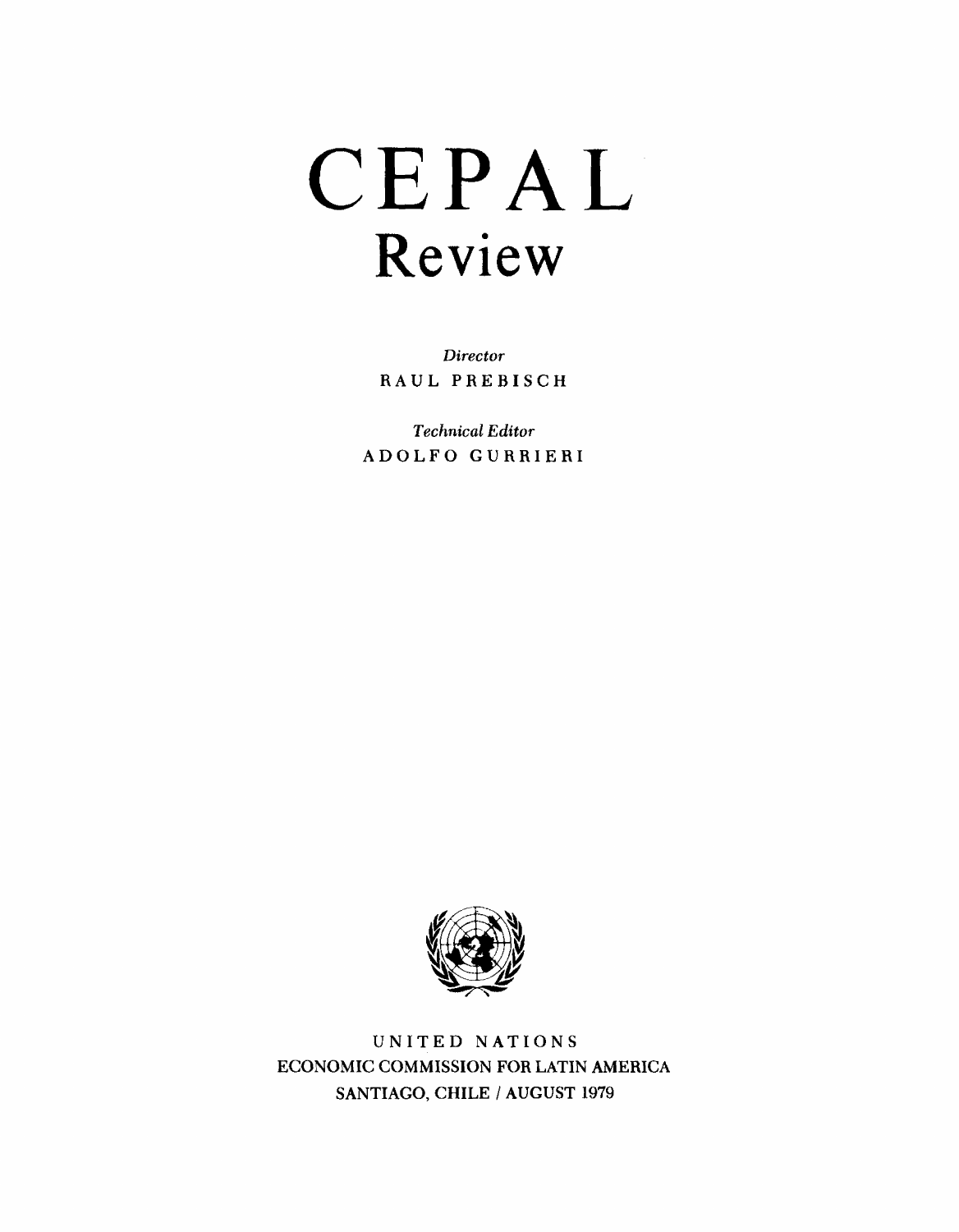#### **ECONOMIC COMMISSION FOR LATIN AMERICA**

*Executive Secretary* **Enrique V. Iglesias**

*Deputy Executive Secretaries* **Norberto González** 

# **P U B LI CATIONS ADVISORY BOARD**

**Oscar Altimir Eligió Alves Nessim Arditi Oscar ]. Bardeci Ricardo Cibotti Silboume S. T. Clarke Jorge Graciarena Luis López Cordovez Roberto Matthews**

**Michael Nelson René Ortuño Aníbal Pinto David Pollock Alejandro Power Gert Rosenthal Octavio Saavedra Alejandro Vera Jorge Viteri**

# **PUBLICATIONS COMMITTEE**

**Oscar J. Bardeci Andrés Bianchi Robert Brown Norberto González Jorge Graciarena Adolfo Gurrieri Jorge Viteri**

*Ex officio* **members: Marta Boeninger Claudionor Evangelista (CLADES) Jorge Israel (ILPES) Guillermo Maccib (CELADE) Aurelio Ruiz Octavio Saavedra**

*Secretary of the Publications Advisory Board and the Publications Committee* **Renée Chassagne**

#### **UNITED NATIONS PUBLICATIONS**

**Sales N.° E.79.II.G.4**

Price: US\$ 3.00 (or equivalent in other currencies)

#### **NOTE**

**Symbols of United Nations documents are composed of capital letters combined with figures. Mention of such a symbol indicates a reference to a United Nations document.**

**The designations employed and the presentation of the material in this publication do not imply the expression of any opinion whatsoever on the part of the Secretariat of the United Nations concerning the legal status of any country, territory, city or area or of its authorities, or concerning the delimitation of its frontiers or boundaries.**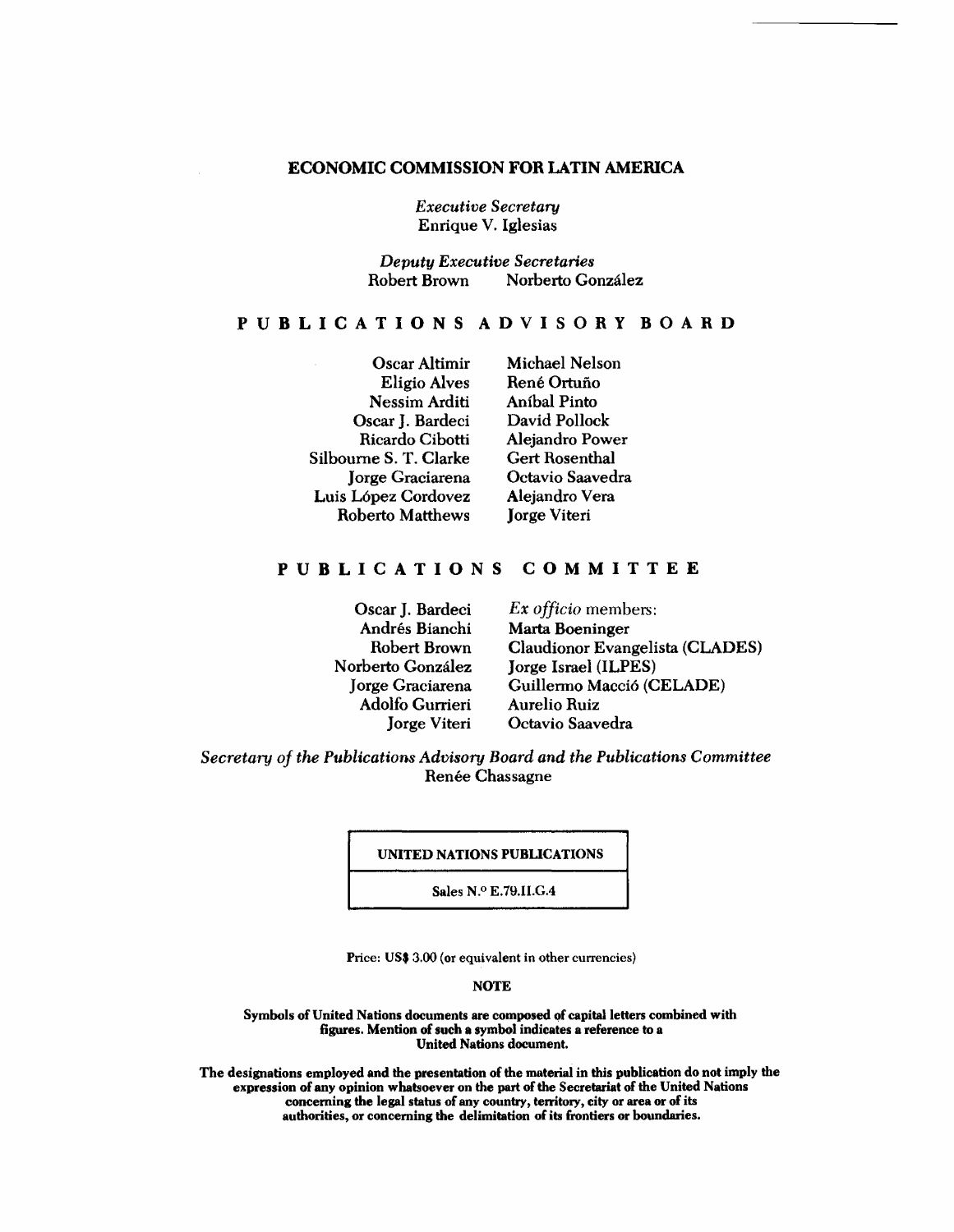# CONTENTS

 $\frac{1}{2} \frac{1}{2} \frac{1}{2} \frac{1}{2}$ 

 $\mathcal{L}^{\text{max}}_{\text{max}}$ 

| The future of the international railways of South America. A historical<br>approach<br>Robert T. Brown        | 7   |
|---------------------------------------------------------------------------------------------------------------|-----|
| The basic needs strategy as an option. Its possibilities in the Latin American<br>context<br>Jorge Graciarena | 39  |
| The process of modernization in Latin American agriculture.<br>Gerson Gomes and Antonio Pérez                 | 55  |
| Plans versus planning in Latin American experience<br>Carlos A. de Mattos                                     | 75  |
| The Brazilian economy: option for the eighties<br>Pedro Sampaio Malán                                         | 91  |
| Contemporary protectionism and the exports of developing countries<br>Gary P. Sampson                         | 103 |
| Economic Policy: Science or Ideology? (Part Two)<br>Carlos Lessa                                              | 119 |
| Some CEPAL publications                                                                                       | 145 |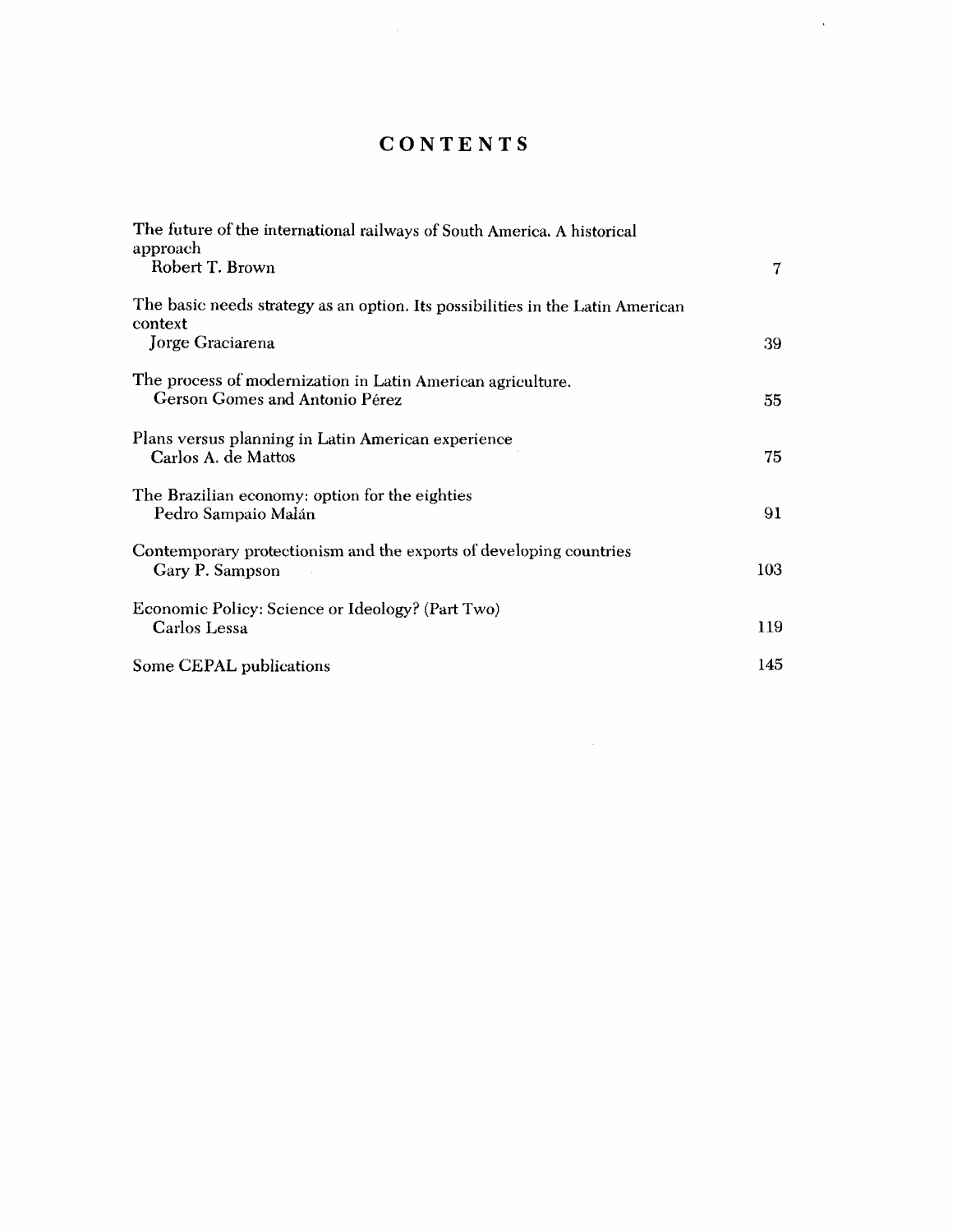# **The basic needs strategy as an option Its possibilities in the Latin American context**

# *Jorge Graciarena\**

The basic need strategy has been intensively discussed at international forums in recent years, but there still exists today a certain ignorance regarding its content and the economic and political factors which would favour its establisment and consolidation. Accordingly, the author begins by defining it clearly, for which purpose he contrasts it with other strategies, particularly those aimed at eradicating poverty and other which combine elements of several options in a somewhat eclectic manner.

After this definition, he devotes the body of the article to an analysis of some national and international political requirements of the basic needs strategy. As regards the internal political order, he emphasizes that in order for this strategy to prosper, the political régime must be one which, supported by a participating and organized community that controls the State apparatus, can guide and strengthen the strategy's implementation and at the same time overcome the innumerable obstacles it would face. International relations would require the establisment of a new order, of the type proposed under the system of "collective self-reliance", which sees basic needs as its central objective.

Given these and other political requirements which he also considers, he deems it unlikely that this strategy will be adopted within the short term in Latin America. Taking into account the rapidly changing times and the seeds of change they bring with them, however, he does not consider it as a useless, exercise to start defining more precise features of this "concrete utopia", for it should not surprise anyone if, in a few years' time, it were to become the most likely horizon of our peoples.

\*Director of the Social Affairs Division of CEPAL.

# 1. *Two antithetical proposals: poverty versus basic needs*

In this rapid examination of some recent proposals concerning poverty and basic needs, attention is focused on a small but significant group of such proposals which are shown under A and B in the footnote.1 These two proposals have been chosen because they adequately represent the extreme positions of the broad spectrum of proposed hypothetical options and possibilities which dominate the international debate today. It will thus be possible to discern more clearly the differences between them and to clarify some of the reasons which have converted them into a motive for confrontation. The basic aim is to distinguish the true nature of the clearest and most influential proposals concerning poverty and basic needs when compared with one another in a broad frame of reference and as possible options not only in the face of problems of want and mass poverty but also as real options for social development and change.

These proposals are essentially very different in their axiological and ideological assumptions, their basic principles and aims, the time horizon involved, and their social and political coverage. As regards their relationship to the prevailing social order they can be considered as forming a scale ranging from acceptance of the *status quo* (World Bank) to radical rejection

<sup>1</sup>The following proposals are considered:

- A. *Poverty.* Account is taken mainly of the World Bank proposals contained in *The Assault on World Poverty,* Baltimore, The Johns Hopkins University Press, 1975, which also includes the speech made by Robert S. McNamara in Nairobi (annex 15, pp. 90 *et seq);* and the *World Development Report, 1978,* Washington, World Bank, 1978, chapter IV, which reproduces the basic position maintained in the aforementioned study.
- B. *Another development and basic needs.* First, reference may be made to the approach to basic needs in the 1975 Dag Hammarskjöld Report entitled *What Now: Another Development (Development Dialogue),* Uppsala, Sweden, 1975, N.° 1/2, and the group of studies "Towards a theory of rural development" in *Development Dialogue,* Uppsala, Sweden, Dag Hammarskjöld Foundation, 1977: 2, The collective book by Marc Nerfin (comp.), *Hacia otro desarrollo: Enfoques y estrategias,* Siglo XXI, Mexico, 1978, may also be consulted. All these studies are considered as forming a relatively homogeneous group. Also along this line of thought is the study by the Fundación Bariloche, *Catastrophe or New Society*? *A Latin American World Model,* Ottawa, International Development Research Centre, 1978.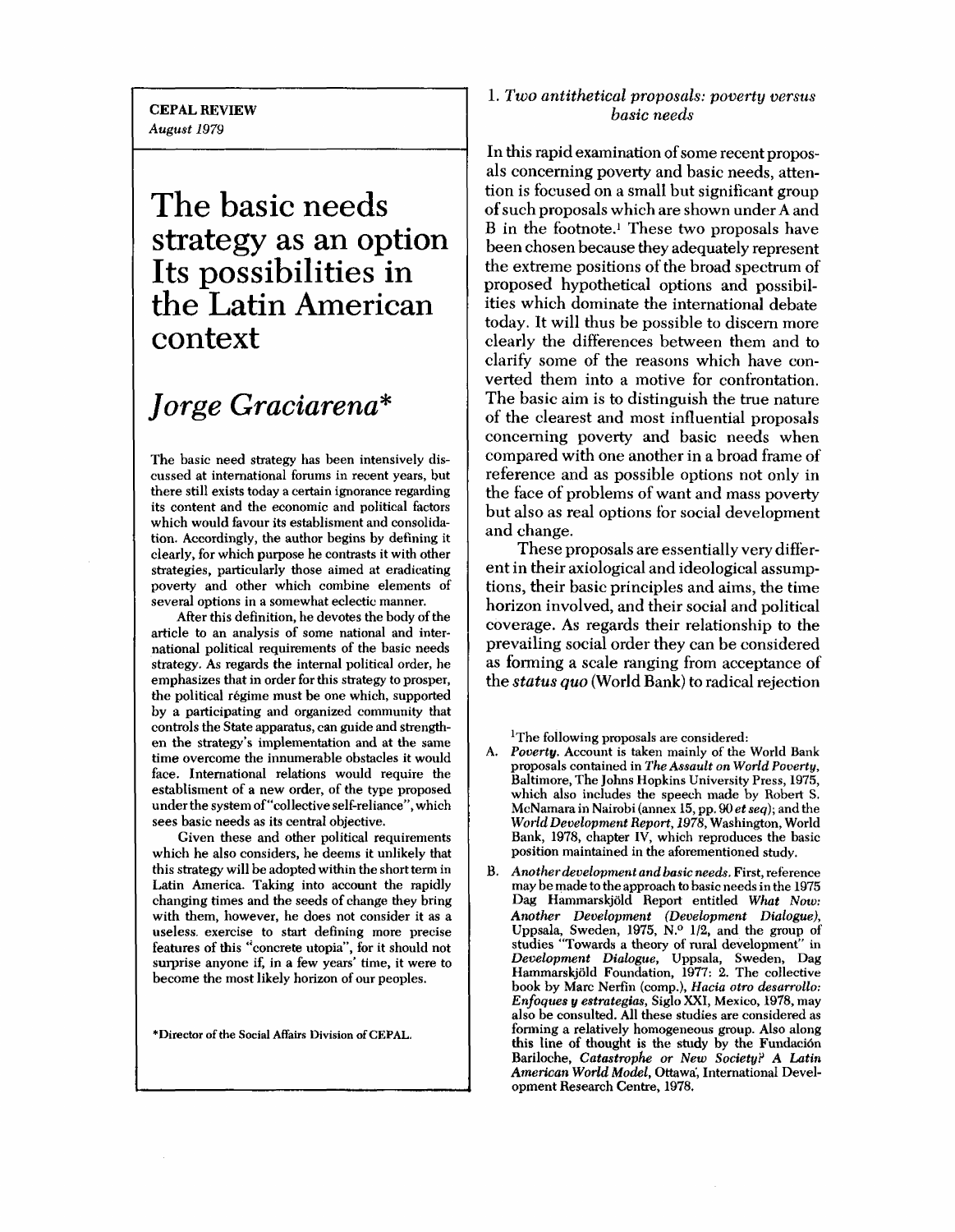$\rm{ot}$  the major social systems in force and even  $\rm{of}$   $\,$  to avoid such widespread fallacious interpretaindustrial civilization itself ("another development").

They can be classified in the same way by the elements they include: while the first proposal is not much more than a limited poverty policy composed of palliatives that would fit in with any political order and style of development, the "other development" proposals aim at the complete reorganization of the internal and international social order, as well as that of the individual and social personality.

The first proposal is intended to provide solutions only to the problem of mass poverty visualized as an anomalous situation which must be "eradicated" from the social body, with secondary concern for population growth and income distribution, whereas the "other development", in contrast, covers a broader spectrum of problems ranging from nutrition and non-renewable natural resources, via population and the ecological balance, to democracy, the international order, social justice and the overcoming of human alienation, all of which are envisaged as an interrelated and mutually dependent complex. The mere possibility of purchasing a "basket" of essential goods is by no means sufficient: what this proposal calls for is to find ways of achieving the full development of the human state.

Consequently, the substantive disparity between these proposals is so considerable that most of the comparisons made are perfectly arbitrary, since they are out of context. To define this significant frame of reference is thus the main purpose of these notes, which merely aim to contribute some elements that will help tions.

Within an immediatist perspective, it may be said that the conventional developmentalism approach to the poverty problem is that it should be eradicated or extirpated without postponing or reducing growth nor substantially altering the structural features of the economy and power or, more generally, the dynamics of the prevailing style of development.2 Poverty is thus seen as a self-contained and isolated problem, with no projections over other structural areas or broader social processes. Hence the majority of the proposals in this connexion are assistanceoriented and paternalistic (channelling of resources from above to enable the "poverty line" to be crossed) and normally stand outside general development policies and strategies.

In one way or another it is taken for granted that the benevolent action of the "invisible hand" and of market forces will stimulate the "trickle down", thus mitigating the main wants of the poor until the so-called poverty gaps can be bridged. It is maintained that this is already happening and that the poor and marginal population will eventually be integrated in the dynamics of capitalist development. The considerable growth of the Latin American economy in recent years has caused some to think that a high proportion of the poor are only just under the poverty line and that their relative importance is rapidly diminishing. Hence, it is held, it should be possible to assemble the necessary resources to alleviate their wants without excessive or intolerable sacrifices on the part of the high-income strata and there is nothing, therefore to prevent the eradication of poverty being put forward as a possibility compatible with the continuation of a concentrating development style and a minority consumer society.

The "other development" approach, with the accent on the satisfaction of basic needs, is based on a very different assumption, which

C. In other proposals, attempts have been made to combine the approach based on the poverty situation with the basic needs transformation approach. A significant effort in this respect is represented by the ILO report *Employment, Growth and Basic Needs: A One-World Problem,* Geneva, ILO, 1976, and the *Declaration of Principles and Programme of Action* adopted at the Tripartite World Conference on Employment, Income Distribution and Social Progress and the International Division of Labour, Geneva, June 1976. The World Bank study entitled *Redistribution with Growth,* IBRD, Washington, 1974, is also in keeping with this intermediate line, eclectic in one sense and reformist in another.

<sup>&</sup>lt;sup>2"</sup>Style of development" is understood here both as a mode of growth and operation of the internal economy and a form of its insertion in the international setting, and as a structure of power relations. See in this respect, J. Graciarena, "Power and development styles", *CEPAL Review,* N.° 1, first half of 1976.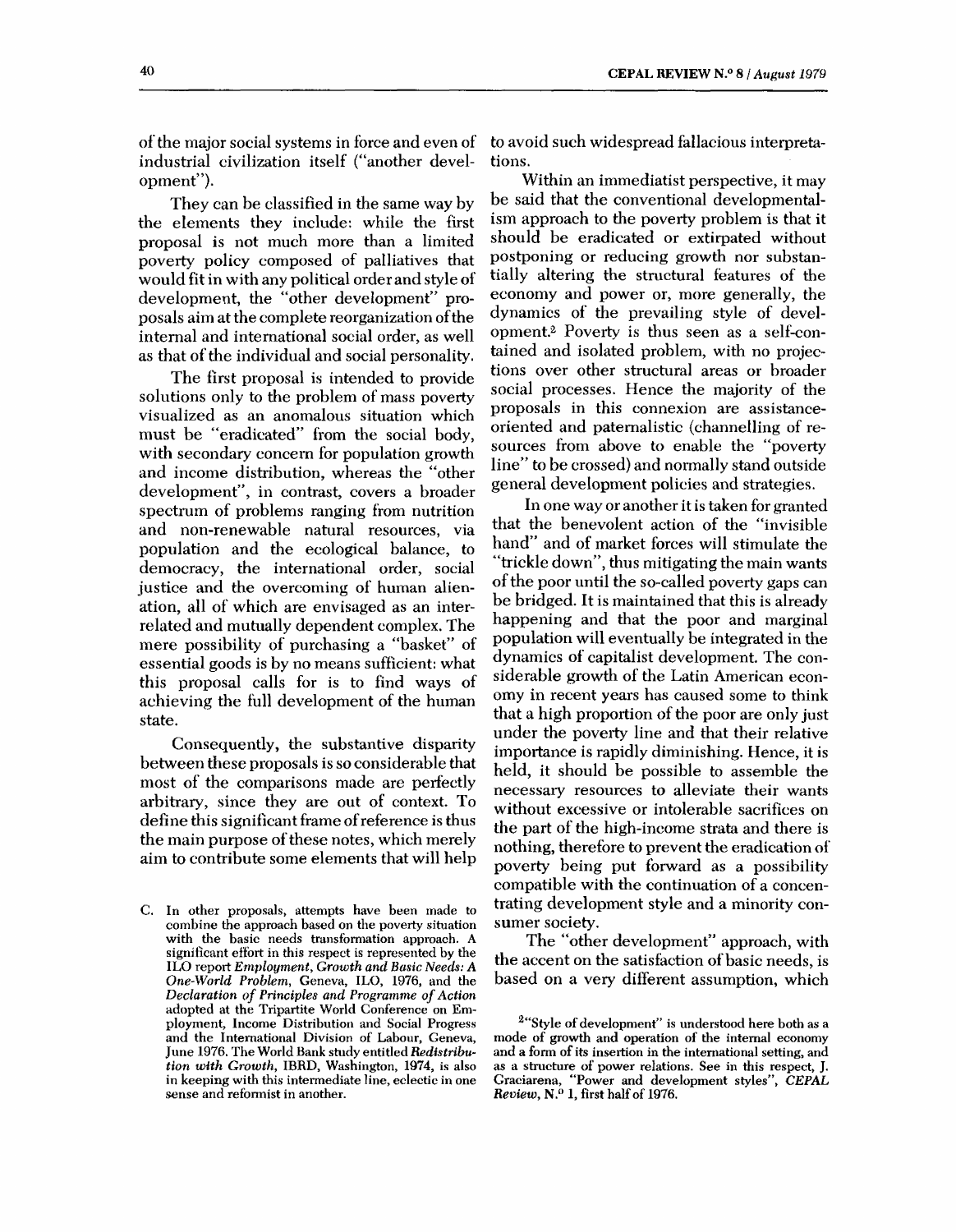from the start involves the elimination of poverty through a drastic reorganization of society and of human co-existence. Unlike the poverty approach, which is highly flexible and imitative (qualities which explain much of its credibility and appeal for the technocratic and hegemonic sectors), the explicit goal of the basic needs approach is the achievement of an egalitarian model of society. In some cases this model already has a label: the Fundación Bariloche proposes a participatory and antibureaucratic type of socialism. Several "other development" proposals include an elaborate explanation of this utopian model which contains the main characteristics of the "new society" in which, it is claimed, there will be no poor because basic needs will be satisfied with the introduction of the changes proposed as requirements of the new societal model.

As will be appreciated from the foregoing, it is not possible to establish a gradual scale between the poverty and basic needs approaches, because the differences cannot be considered in the aggregate and the initial assumptions and objectives differ radically. In the one case, the eradication of poverty lies at the end of the road, while in the other the satisfaction of basic needs is established from the beginning as the structural principle of a model of society in which the poverty situation of want is, in principle, excluded as a real possibility.

All the proposals considered are based on an implicit or explicit diagnosis containing an evaluation of the present and a hypothesis concerning the scenario which is expected to prevail in the future. As already stated, the poverty approach postulates the continuity of the existing capitalist social order, while the basic needs approach is based on the conviction of its forthcoming irreversible decline and the most radical thinkers do not even consider the possibility of a happy adjustment that could indefinitely prolong its present moribund state. For some there is no place in the longterm future for anything but either authoritarian regimes of a corporative type or for a partieipatory type of socialism: under no circumstances is there any place for market capitalism. Although not always explicitly, the "other development" studies by the Fundación Bariloche share this position. In the long run, consumer capitalism is seen as inevitably doomed, not only because it is unjust and inhuman, but also because it is predatory and destructive and at the same time incapable of confronting and resolving the challenges of the future. Moreover, it is held largley responsible for the existing threats to the future of mankind. This may be seen in the final balance of the Fundación Bariloche.3

For a proper understanding of these approaches it must be borne in mind that without exception all the so-called "world models" derive from admitted motivations generated by a situation involving a presumed threat, whether related to ecological, natural or demographic causes, the likelihood of a social revolution, or that of the collapse of civilization. This common anticipation of a possible catastrophe would seem to be the greatest constant in the various dissimilar proposals. It appears in McNamara's speech when he launches the World Bank's "assault on world poverty",4 in

<sup>3"</sup>In summary it can be said that economic growth with the preservation of the present income distribution system would, at the very best, delay the goal of a liberated humanity, free from suffering and misery, by at least two generations. It also implies the need to devote between three and five times more material resources to the achievement of the desired objectives, thus multiplying the pressure on the environment, and all this to maintain the careless consumption of privileged minorities... Lastly, the model shows within the obvious limitations of this type of work, that the fate of man does not depend, in the last instance, on insunnountable physical barriers but on *social and political factors that man must modify.* Their solution is not at all easy, because to change the organization and values of society, as history has shown, is much more difficult than overcoming physical limitations. To attempt the task, however, *is the only way open to an improved humanity..."*

" It could be said that this proposal is utopian, and that it would be more realistic to propose solutions that involve less radical modifications to the sociopolitical structure of the world. Those two hold this position should be reminded of the words of John Stuart Mill more that a century ago: *'For a great evil, a small remedy does not produce a small result: it simply does not produce any result at all'."* Fundación Bariloche, *Catastrophe or New Society? op. cit.,* pp. 106-108 (our underlining).

<sup>4</sup>McNamara warns us about the possibility of a social revolution in the following tenns: "The real issue is whether indefinite procrastination *is politically prudent. An increasingly inequitable situation will pose a growing threat to political stability ";* and "if, in the end, governments fail in that effort (a search for feasible solutions to the massive problem of absolute poverty), then *I fear it will matter a great deal less what their other successes*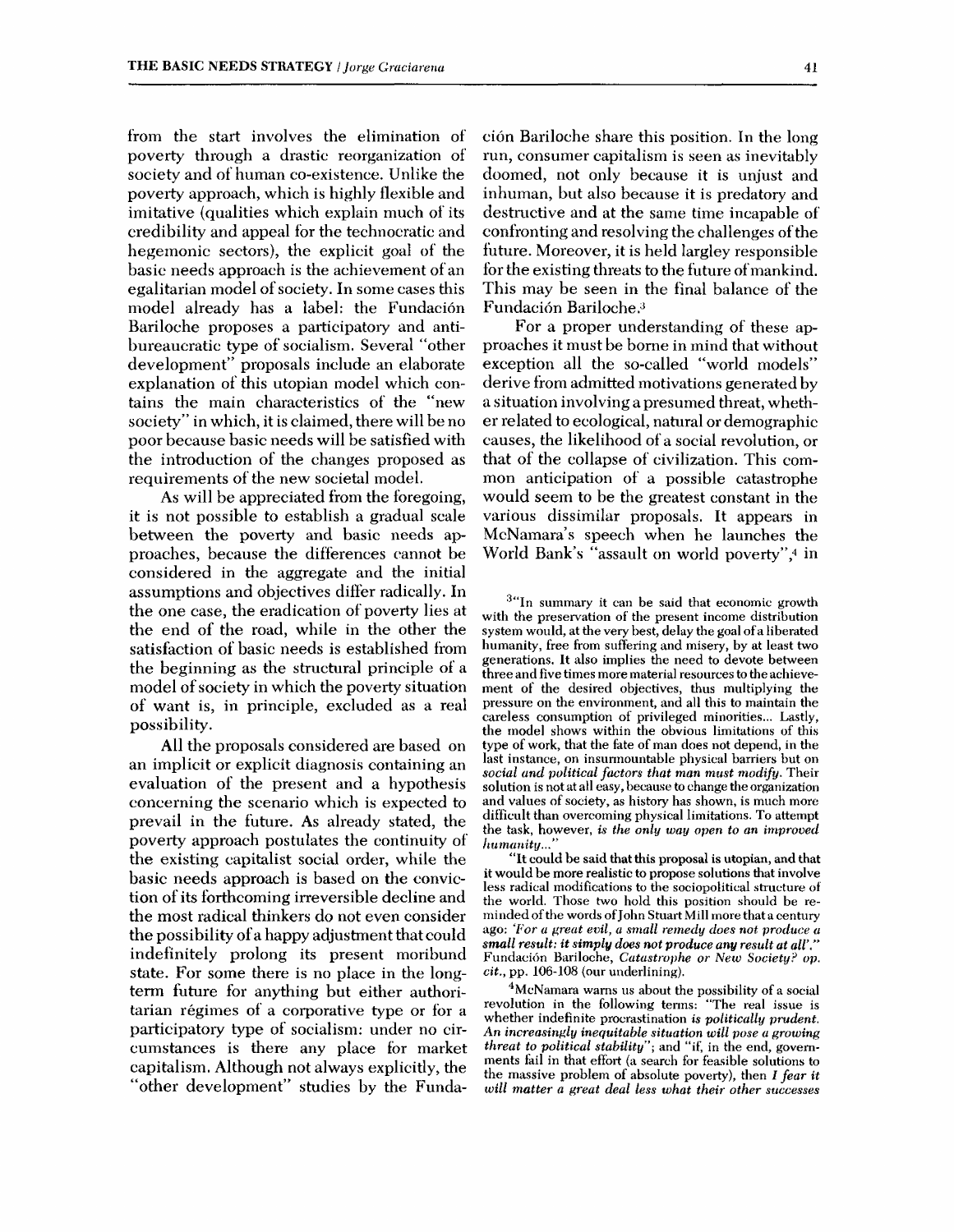the initial approach of the Hammarskjöld Report,5 and in the very title of the Fundación Bariloche study.6

While the World Bank's proposal considers the poverty situation as the main threat to the *status quo*, the other proposals admit from the start the importance of the problems dealt with at United Nations world meetings on food, population, employment, natural resources and the environment, linking them with the critical debate on the future of the industrial civilization and the forecasts of a possible change in the historical system.

The poverty approach considers the sociopolitical structure as a constant when historical change has reached unforeseen and unprecedented rates. Thus, the World Bank proposal boils down, in substance, to an increase in the productivity of the rural poor and the urban marginal population in order to improve their incomes. In McNamara's own words: "...the *basic problem of poverty* and growth in the developing world can be stated very simply. The growth is not equitably reaching the poor. *And the poor are not significantly contributing to growth. Development strategies, therefore, need to be reshaped in order to help the poor to become more productive.*" (From the preface to *The Assault on World Poverty,* p. v.; (our underlining).)

Clearly, therefore, this proposal centres on a specific problem whose solution is of very limited scope: to reduce the structural duality and social marginality mainly by raising the productivity of the poor in the hope that at the same time this will promote the reduction of demographic growth and indirectly solve the population problem.

This is a typically conservative and technocratic solution because everything depends on acceptance by the government (p. 4) and it is based on historical-structural parameters which do not change but which, on the contrary it is aimed to preserve as an important final objective. Hence the concern about the significance of the threat as a possibility of changes in the power system. Therefore, the basic premise of the poverty approach is the need to ensure the continuity of the social system, and this is represented not only as a feasible possibility but also as a historical necessity for the survival of the present industrial civilization and capitalism. In this case, the social revolution is the much feared threat which a struggle is being waged to avert, while in the "other development" proposal it constitutes the hope that holds out the possibility of a more promising future.

Thus, it is not possible for the basic needs option to offer such specific policy proposals and plans as the poverty approach, since its very origin implies a complete reorganization of society. However much the "other development" proposals may attempt it, they cannot go much farther than the formulation of general policies; hence thairmain strength lies in their social appeal. Since thay have not as yet materialized historically —a very different case from the poverty approach, which already has an established and operative place in the social order— to bring this about it is essential to convince, attract and unite social forces, prepared an ideology and propose a strategy of a very different kind, involving social and political action within the framework of a new national and international social project rather than planning and programming within the *status quo.*

# 2. *The basic needs proposal as a concrete utopia*

In short, the basic needs proposal is a task for men of government, politicians and intellectuals and is therefore pre-eminently a "con

*may b e".* R. S. McNamara, "The Nairobi Speech" and preface, in World Bank, *The Assault on World Poverty,* p. 94 (our underlining).

<sup>5</sup>The Hammarskjöld Report recalls that "the problems brought to the fore, whether related to food, energy, population, the environment, economic and monetary matters or the 'limits of growth', *are only the most obvious* signs of a 'great disorder under heaven'". It then mentions, as causes of the poverty crisis, alienation, international relations, institutions and "the growing feelings of frustration that are disturbing the industrialized societies"; and adds; "The situation cannot be properly understood, much less transformed, *unless it is seen as a whole",* p. 5 (our underlining).

<sup>6</sup>The Fundación Bariloche admits the threat as described by the Club of Rome in its study on "the limits to growth", in which it envisages the possible depletion of natural resources and limits to economic growth due to the population explosion. See the Introduction to *Catastrophe or New Society?, op. cit.,* pp. 7 and 11 *et seq.*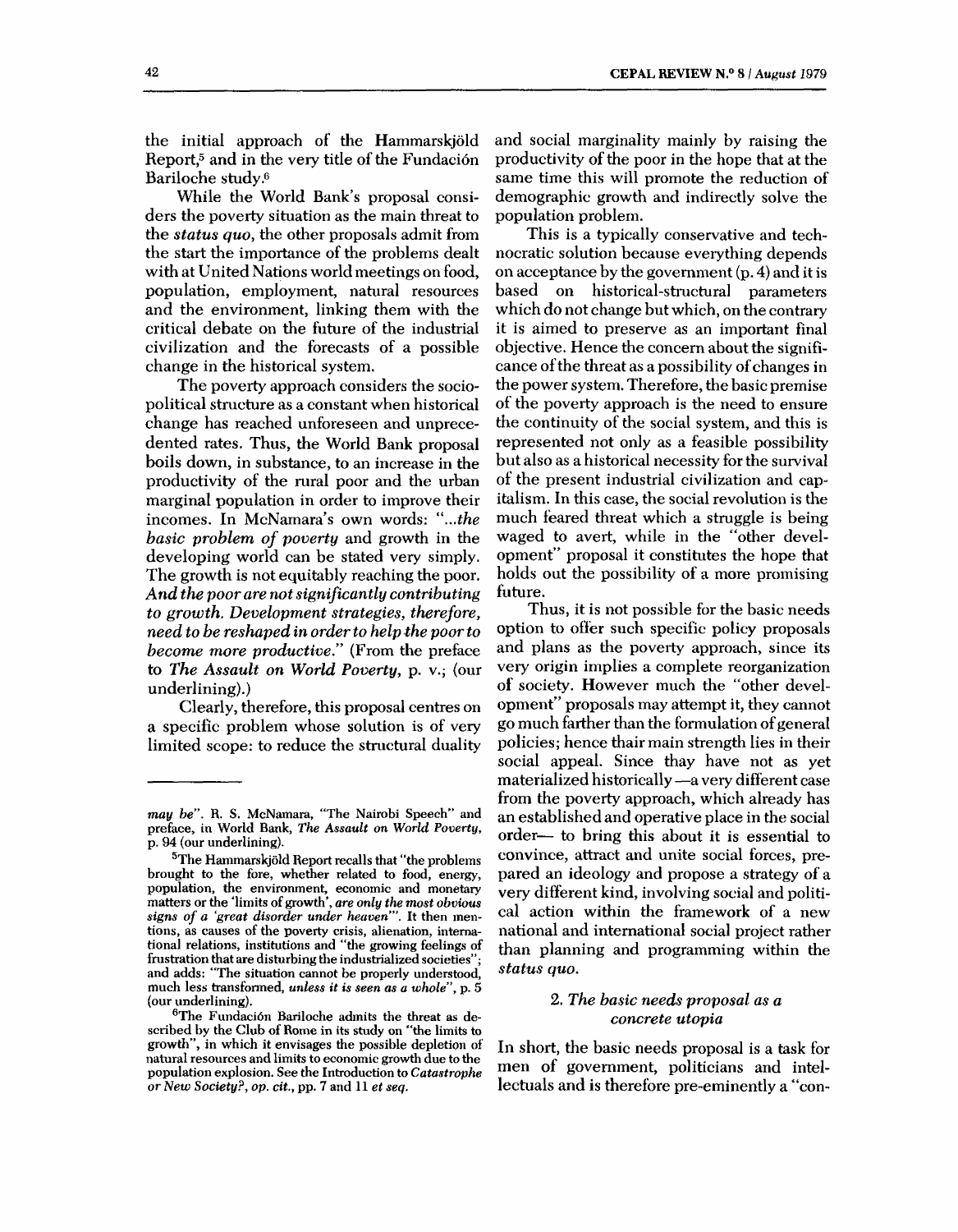crete utopia". It should be remembered that the Hammarskjöld Report, which was specially prepared for the Seventh Special session of the United Nations General Assembly (1975), was directed at the Third World countries which were then promoting the establishment of a new international economic order. It is therefore more like a political manifesto than a partial strategy suitable for planners. The historical feasibility of this proposal will basically depend on the extent to which it fits in with the crisis that is diagnosed and on its appeal for those who hear its call and see that they are in danger. The force it may generate and orient in a direction that is rationally compatible with a solution of the crisis will provide the only legitimate context for evaluating it and subjecting it to criticism.

The "other development" proposals are often dismissed as utopian, in a clearly derogatory sense, because they advocate profound and far-reaching structural and institutional changes, whereas the poverty approach is preferred as being more realistic and in keeping with the facts, since it deals specifically with a supposedly limited and clearly defined problem and is therefore alien to any utopian digression which is felt to be so out of place in pragmatic technocratic circles.

Strictly speaking, utopian aspects are by no means alien to the technocratic approach, althouth the utopia is not expressly manifest or may be vehemently rejected as alien to the "technical truth" of this approach. It is just as utopian to postulate a future golden age as a mere extrapolation of the present as to postulate a different future as the result of its radical transformation. To wager on the continuity of the existing social order in the medium and long term may be as utopian (in the sense of unrealistic) as to wager on its radical transformation. Both possibilities will always be conjectures, although they will always be possible too. It all depends, then, on the predictive quality of the conjecture, on the way in which it adjusts to existential conditions, vital experiences and personal motivations, and still more on its capacity to induce the proposed changes.

As so aptly recalled by the Fundación

Bariloche (pp. 7 and 108), a proposal of this kind, i.e., a "catastrophist" and change-promoting proposal, is always to some extent in the nature of a self-fulfilling prophecy, that is, a prophecy which induces and creates the conditions fot its own fulfilment, when, of course, historical circumstances are favourable. What counts first of all is the initial impulse, an idea which finds social acceptance because it responds to a vital, intense and deep-seated need. This idea could very well be the catalyst of the process. The introduction to the Hammarskjöld Report is entitled "To set in motion the process of change", and it is headed by the following Chinese proverb: "Even the longest journey begins with the first step".

This type of wishful thinking, which tends to be an inwardly cherished myth while on the way to becoming an *idée force,* involves greater intellectual risks for those who advocate it than the tacit defence of the continuity of the *status quo.* In normal times nothing seems firmer or more secure than the latter, but when many things which appeared to be stable and secure vanish into thin air or rapidly collapse and troubled times set in, not a few of the old convictions waver and confidence in the duration of the prevailing order weakens and tends to evaporate. This is the high road to crisis, which operates as a feed-back mechanism creating its own forces of inertia that project it beyond its initial impulse towards a historical horizon which may bring either its partial or complete solution or else chaos and dissociation.

Continuity, change: who can convincingly demonstrate the possibility of either? The intellectual dilemma of choice may be resolved in various ways, either by means of ideological and axiological convictions or through paralysing indecision. If these possibilities are judged as criteria applicable to reality, however, because of their capacity to represent concrete situations and real processes, and historical trends begin to be visualized differently and are seen to change their course, both the old and the new palliatives cease to be operative and the opportunity of change seems to impose itself by its own weight. It might be adduced that continuity and change are com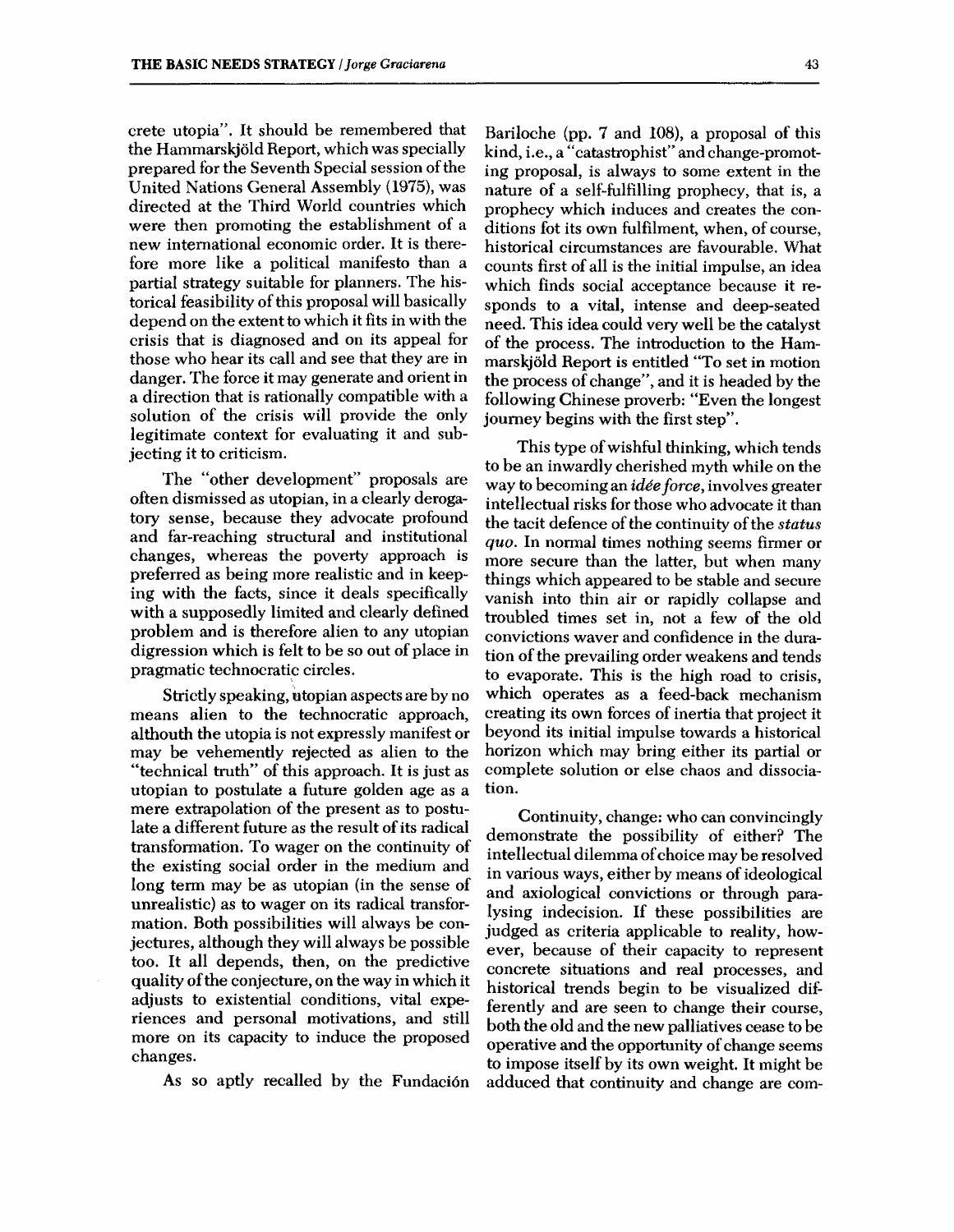patible options. But this would be an ambivalent approach consistent with the poverty proposal but wholly incompatible with the "other development" approach, because the latter claims to be nothing less than the seed of a "new society".

Therefore, nothing could be more arbitrary than to place all these options on the same plane and consider them as relatively interchangeable. The basic needs proposals cannot be judged on what they have not got and cannot have, and still less should they be placed outside the conceptual context from which they originated and to which they refer, i.e., the menacing controversy opened up by the studies of the Club of Rome, the reports of world conferences on nutrition, population, environment and employment, and above all the discussion of the viability of capitalism and its capacity to solve the major present and future problems of mankind.

The poverty approach has very little to do with this plane since it points in a different direction and covers a much shorter distance and problems of considerably less scope. It is not claimed to be anything but a political strategy of palliatives, of an immediatist nature, aimed only at forging ahead and preserving the existing *status quo.*

#### 3. *On other eclectic proposals*

A great many efforts have been made to bring the poverty and "other development" proposals closer together. These attempts are in two directions, and are frequently combined. The first type of attempt consists of establishing a sometimes indefinite time sequence between the satisfaction of material and non-material needs. The second takes the form of reducing the latter to the large-scale provision of secondclass basic social services (health, education, leisure facilities) with no major structural changes (assistance-oriented approach). Both types always involve transfers of resources of different kinds and some degree of income redistribution, but always from the top downwards, without contemplating increased social and political participation as a requirement of the "basic democratization"7 process, which is essential for the "other development".

The outstanding feature of some of these attempts to formulate proposals that will reconcile the approaches to poverty and go beyond their limitations is the effort to adjust to the historical situation and estimate objectively and realistically the feasibility of bringing about such changes —of the most radical nature, extending even to their structural causes— as are considered necessary and possible in order to solve the basic needs problem. Here lies their chief merit. However, it is difficult for them to avoid the essential ambiguity of resolving the structural inequality of the social classes without tackling the question of the dominant forces of society, the support of which is indispensable in order to attain the goal of eradicating poverty in conditions of social peace and within the *status quo*.

In some incrementalist lines of reasoning in relation to possible trade-ofis between basic needs and growth of production, it seems to be assumed that basic needs may mean a curb on growth, and this argument occupies an essential place in the poverty approach. Accordingly, it is affirmed that if such were the case it would have to be avoided by choosing the growth rather than the basic needs option. It is a much more complex matter than a zero-sum game in which one person wins and the other loses, however. The reconciliation of the basic needs approach with growth would certainly not be feasible with the present growth model, which in essence excludes other approaches, but only with another development style having an affinity to basic needs, that is, having different objectives not only in the economy (employment, income distribution, organization of production, supply and demand for products) but also in society and politics (a more open, pluralistic, democratic and participatory society).

Accordingly, the assertion that the basic needs approach constitutes a threat to growth *in general* does not make sense, because what

<sup>&</sup>lt;sup>7</sup>This concept is used in the same sense as that given to it by Karl Mannheim, *Libertad y planificación social,* translation by Rubén Landa, Mexico City, Fondo de Cultura Económica, second edition, 1946,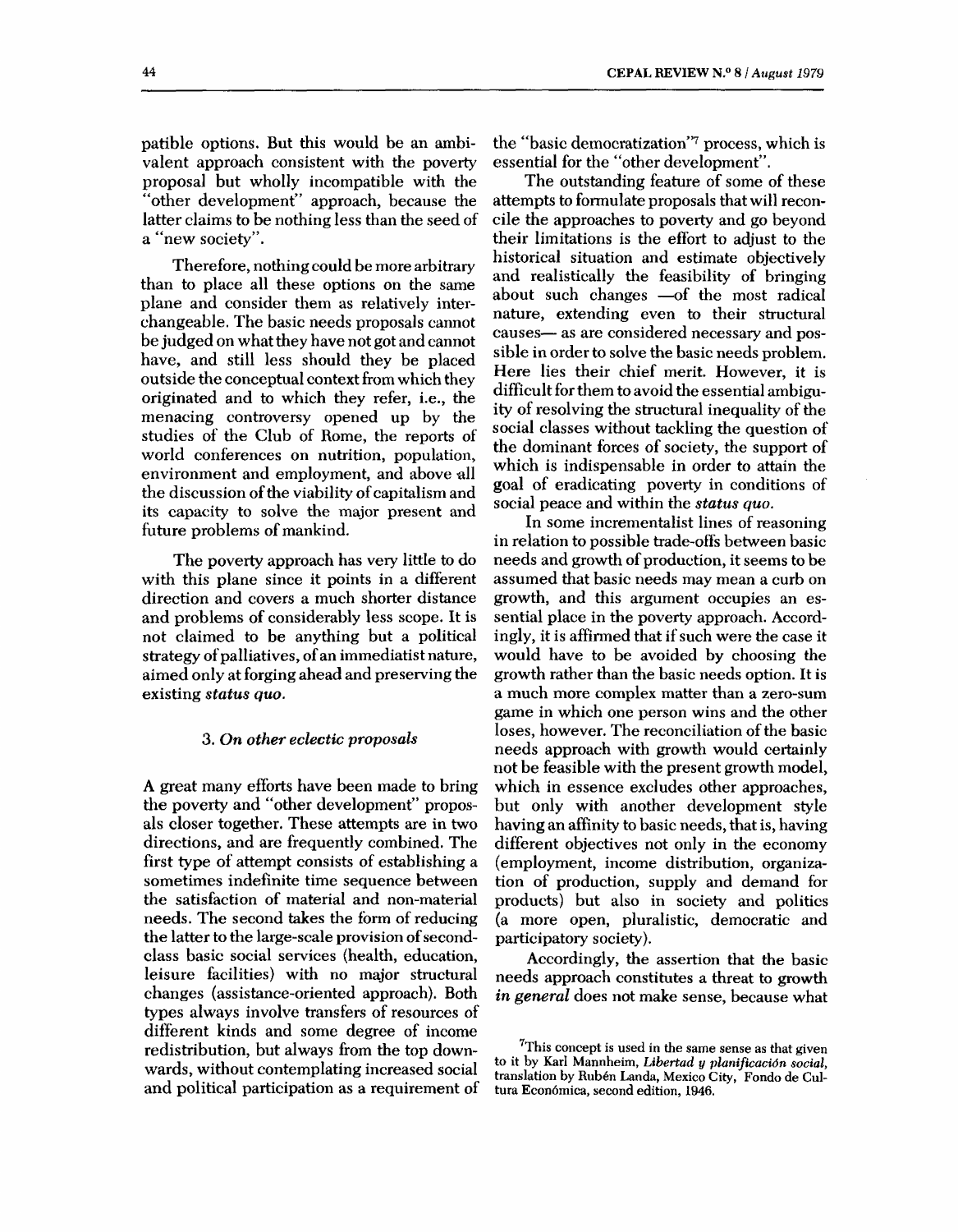is really in question is the *prevailing* style of growth and capitalist development. This inevitably would be affected by a broad strategy for the satisfaction of human basic needs. There can be no possible trade-off with it if the aim is to preserve its present character. Any compatibilization of basic needs with growth—which is perfectly possible— calls for a structural change, even if only gradual, in the prevailing style of Latin American peripheral capitalism.8

#### 4. *Basic needs and Latin American political styles*

In the light of the above reflections, the concept of the satisfaction of basic needs is not only considerably more inclusive than the poverty concept, but also requires, in order to put it into practice, more drastic and extensive economic and social changes. In some recent international documents it is affirmed that the basic needs approach not only entails the transfer of resources to the poor, whether at the national or international level, but also calls for the *restructuring of institutions*, including the credit system, trade patterns, market structures, development of technology, and *political power.* It is also argued that *a drastic restructuring o f political and economic power is often needed if the fruits of developm ent are to be extended to the vast majority o f the population*. What is proposed, therefore, is nothing less than a radical social and political transformation such as would very probably exceed the limits of change desirable or even tolerable to the groups in power in most of the Latin American countries. To many of the élites of these countries all this will sound like an invitation to commit *hara-kiri.*

A "drastic restructuring of political and economic power" and of economic "institutions" (credit, trade, the market, technology) that would benefit the "vast majority of the population" could perhaps come about imperceptibly and without opposition over a very long period, but even then only when such changes were at the same time facilitated by trends which might be described as a "favourable historical chance". In any case, the forces of change could not prevail without some conflicts, and even this would take too long for the expectant sectors to wait.

On the other hand, if an attempt were made to put the "other development" proposals into effect in a drastic manner, that is, rapidly, with determination and in their entirety, it seems certain that their would encounter formidable opposition from the privileged groups currently controlling the principal means and sources of economic, social and political power and benefiting from the prevailing style of development. Accordingly, the basic needs proposal involves the necessity of a veritable revolution and will therefore be rejected by the dominant classes as a threat against the established order.

I think this is the main reason why there has been a cooling-off of interest in the basic needs approach on the part of the governments of most of the Latin American countries. Thus, their increasing awareness of the concrete significance of the basic needs approach as a threat to the continuity of the established hegemonic order is causing them to depart from recent positions which, at least in principle, were closer to the spirit of this approach. I refer in particular to the approval of the appraisals of the International Development Strategy (IDS) undertaken in Latin America (Quito, 1973; Chaguaramas, Trinidad and Tobago, 1975; and Guatemala City, 1977), in which a critical evaluation was made of Latin America's development from the point of view of social benefits for the people, and the governments proposed development measures and strategies designed to correct the acknowledged deviations (concentration of income, unemployment and underemployment, pauperization, consumerism, growth of urban slums, etc.) observed in processes of rapid economic growth without generalized social well-being, i.e., with considerable masses excluded from the benefits of economic modernization, and with widespread situations of poverty. It is also true that very few of the most

<sup>8</sup>On structural maladjustments and the conflictive mode of growth of capitalism, see Raúl Prebisch, "A critique of peripheral capitalism", *CEPAL Review*, N.° 1, first half of 1976, and "Socio-economic structure and crisis of peripheral capitalism", *CEPAL Review*, N.° 6, second half of 1978.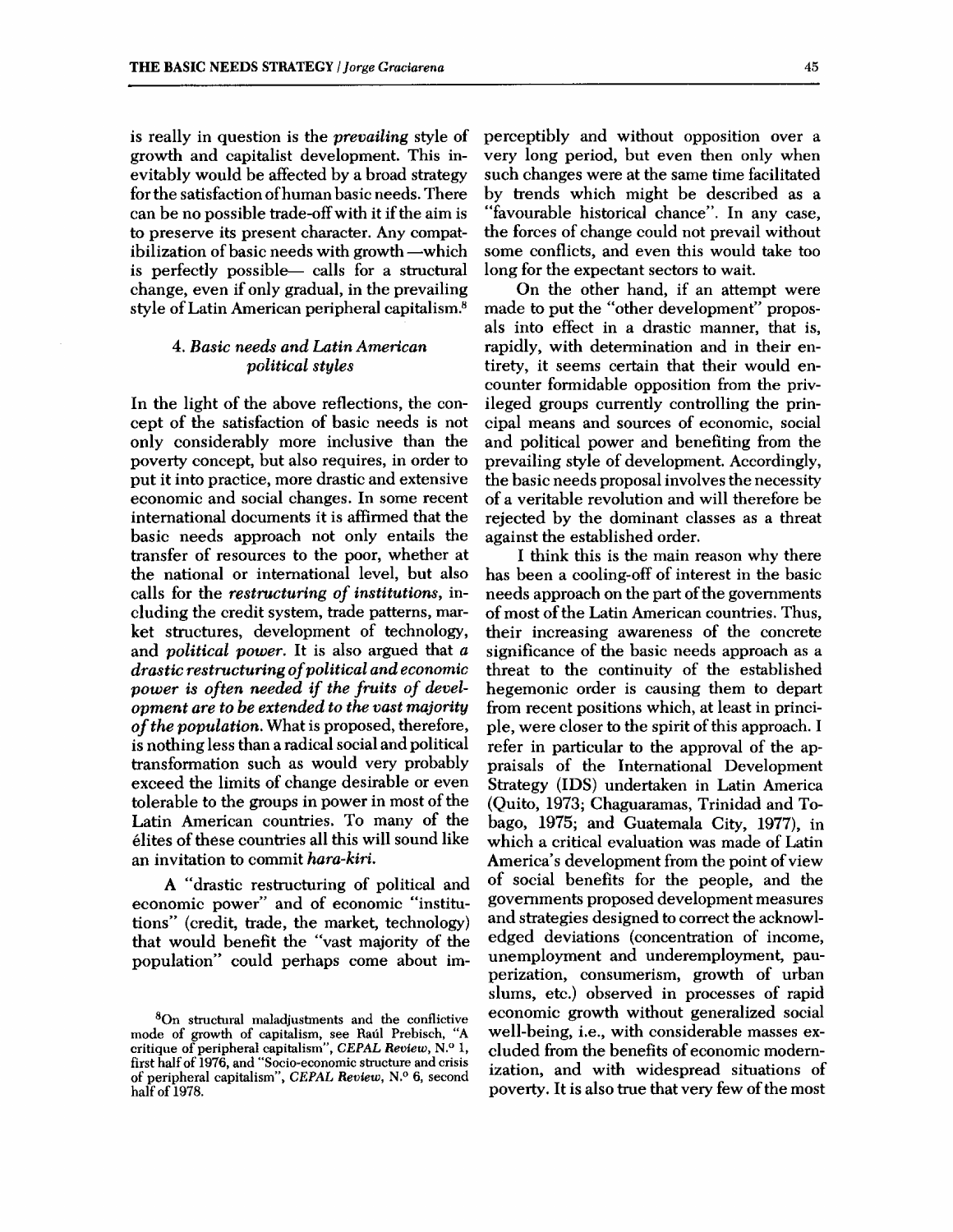important recommendations were implemented and that economic growth in the majority of the Latin American countries maintained without much change its exclusive, inequitable, concentrative and socially distorted characteristics.

For a better understanding of these reflections with respect to the feasibility of the basic needs approach as an alternative proposal it would seem necessary to give a clear idea of Latin America's present political styles. Very briefly, in our opinion, the political régimes currently in force in Latin America9 consist of one or a combination of the following:

*Traditional autocracies.* These régimes, which are generally personalistic, familistic and oligarchical, are usually found in some of the more backward countries especially in Central America and the Caribbean, and are dominated by a caudillo-type leader with the support of the military, national special-interest groups and transnational corporations. Their inevitable doom as a result of the march of history is becoming daily more evident.

*Technocratic authoritarian régimes*. These can be military governments, or civilian governments supported and controlled by the armed forces. Although allied to minority sectors, they operate in a state of great isolation from civilian society There is a very considerable reduction in the participating political society, which is the result of the wide use of coercive measures deriving from the political hypertrophy of the State, all of which facilitates the design and implementation by the technocratic sectors of growth strategies which generate strong social opposition because they promote high income concentration in favour of both old and new groups forming part of the dominant coalition, but which are none the less imposed in the name of the most monopolitical of economic ideologies. As these régimes lack a majority popular consensus, they are in a continual state of crisis with respect to their legitimacy, which makes it all the more necessary to impose their rule through the use of repression. In these cases, the economic policies followed have considerably accentuated

the transnationalization of the economy, with systems in which there is heavy opening up to the exterior and insertion into the international market, with transnational corporations linked or associated with national élites in technocratic and modernizing régimes which dismantle and repress trade union and popular movements.

*Elitist democracies*. Although these régimes may promote populist policies, they are of an elitist type because in them popular participation is subject to relationships of clientism and patronage. The hegemonic system is based on limited alliances and unstable political and social commitments, owing mainly to serious and growing problems in connexion with the integration of new upward moving strata and sectors with increasing social power which oppose the prevailing sometimes benevolent but always authoritarian paternalism. In these régimes, democratization has meant that the distribution of income has mainly benefited the upper middle sectors, and has continued to be highly inequitable with respect to the lower half of the population living in conditions of extreme poverty and want. To sum up, a typical feature in these cases is the maladjustment between the considerable degree and extent of integration of the civilian society and the small capacity of the political society to provide a channel for the participation and aspirations of the organized popular sectors. The popular legitimation of the political régime thus becomes a crucial problem.

The following are the most probable future options of these régimes: an intensified process of democratization, that is, their evolution towards forms of greater political openness and popular participation in more truly democratic régimes within a pluralistic framework, with clearly defined objectives as regards the satisfaction of basic needs; or a regression to technocratic-authoritarian régimes of the type described earlier.

If these Latin American political scenarios are examined it is not difficult to conclude that any grounds for expecting a favourable reception for basic needs policies would at best be weak and contradictory. Inasmuch as the present governments and ruling circles are

<sup>&</sup>lt;sup>9</sup>Excluding Cuba.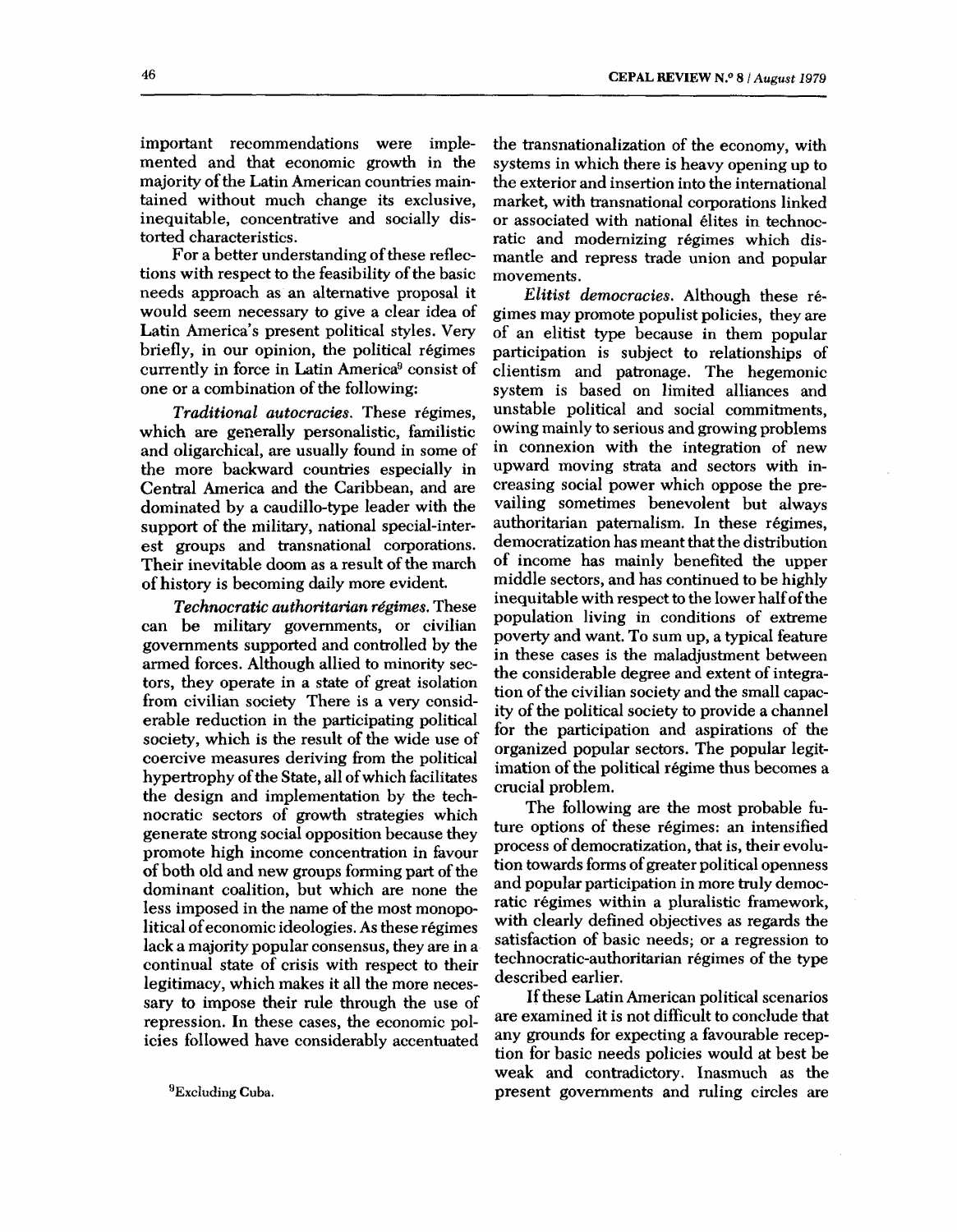appealed to, their reactions will be —as they are now— acquiescent in form and negative in practice, and if, despite everything, their reactions are favourable, this will be thanks to international pressure and assistance.

# 5. *The opening up and transnationalization o f the Latin American economies*

The new development strategies based on the opening up and internationalization of the domestic market, which began to be intensified as from the mid-1960s, and the prevailing trends of political change which crystallized with the generalized establishment of authoritarian régimes —many of them of a military character— led to a considerable reduction in the participation of the people and the political demobilization of civilian society. It is in the context of these new development styles —of quite a different stamp and orientation from the previous populist political régimes, which tried to harmonize economic growth with some degree of social development— that the basic needs proposals are judged. The new strategies and policies aimed at opening up to the exterior are attempts to create an expansionary dynamic force in economic production, concentrated on the one hand in the external sector (exports and imports, financing, technology, increased participation of transnational corporations), and on the other in the internal diversification of a modem, sophisticated and "miniaturized" market within the reach only of the highincome groups. In short, the prevailing trends in Latin America in the past decade have been socially and politically regressive, if compared with parameters of the satisfaction of basic needs and radical democratization, or with the goals established in the International Development Strategy.

The policies of opening up to the exterior and transnationalization have permitted a rapid growth of production in the modem sector, although with few external economies to step up the growth of the traditional sector which produces for the domestic market and accounts for the major part of employment.

Instead of growth "on two legs", which would enable the modem and traditional sectors to support and stimulate each other, the internal structural heterogeneity that already existed has been further accentuated, with a marked impact on the levels of technological development and of productivity and regressive effects on employment, income distribution and the living levels of the masses.

Although it may be argued that these undesirable effects of the prevailing economic growth models have been mainly due to a series of unavoidable interrelated causes and to the incapacity of important social sectors to adapt to the rules of a "free market economy", the fact remains that the maladjustment between social development and economic growth has been one of the latent objectives (low costand passiveness of the labour force) of economic and political strategies imposed by force by the State in order to attract foreign capital while simultaneously facilitating access to the world market for labour-intensive lowpriced products. With little historical or political imagination, imitations were uncritically being made of models from Hong Kong, Singapore, Taiwan, Malaysia and other capitalist mini-States whose export economies have grown at a dizzi pace under the protection of advantageous geo-political situations which were rarely taken properly into account or were even ignored altogether in appraising the international success of their economies.

There is really nothing casual about this state of affairs. The social sectors which lack organization and power, either because they never possessed them (the poor and marginal groups) or because their strength has been drastically reduced or destroyed by repression (unionized workers), have remained excluded from the technocratic strategies of economies which no longer depend on them in order to expand and benefit the privileged minorities. It is primarily a question of the enjoyment of power and the rationality of objectives, where the circles and groups controlling the State and other important social power mechanisms have every opportunity to impose their will, and do so as long as they can without hesitation. Their social ethics are diametrically opposed to those invoked in favour of a basic needs strategy.

In this political context it would seem ingenuous to try to convince those benefiting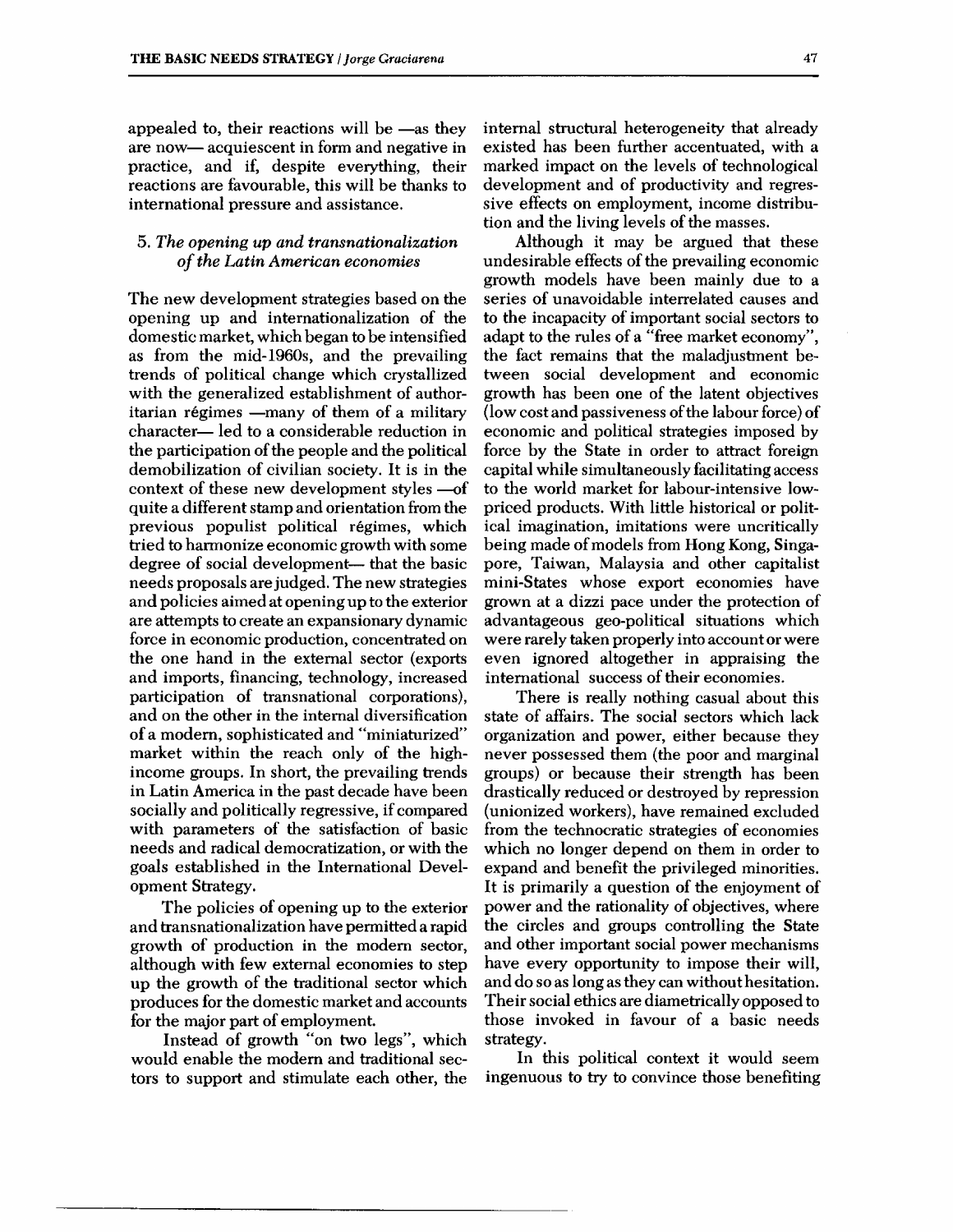from this policy to do the opposite of what they are planning and doing to satisfy their own interests and maintain a *status quo* which is to their advantage. It is difficult to hide from them the fact that the basic needs approach brings with it an imperative need for social reforms and structural changes that will inevitably undermine their power bases, against which they are trying to defend themselves at both the internal and the international level.

The great expansion of international economic relations favoured this growth model for more than a decade until the external expansionary impetus was considerably reduced by the 1973 oil crisis and the world recession in 1975 and the ensuing years, when the region's growth rate dropped steadily.10 The protectionist measures adopted by the central countries helped to aggravate the crisis of the externally open model because it depends on a steady expansion of world demand, which did not grow at the expected rate and in some cases tended to remain stationary or even to contract.

Forecasts regarding the possible persistence of the recession in the centres still further accentuate the reigning confusion, which is complicated by the emergence of group expectations and social and political demands calling for a return to the expansion of the domestic market for the masses and therefore contrary to the style involving opening up to the exterior prevailing in the major part of the region.

# 6. *Basic needs and the new international order*

The basic needs proposals are not compatible with any new system of international division of labour (the New International Economic Order). One of the great merits of the Hammarskjöld Report was precisely that it showed that basic needs —in the broad material and non-material sense envisaged there— can *only* be satisfied in the context of a specific new international order that assings priority to relations among developing countries based on

their own efforts, the full utilization of their human and natural resources, free and advantageous association among them, and respect for their sovereignty and national rights. This complementary proposal called "collective self-reliance" has been developed in many studies, particularly in the Third World Forum and other groups interested in the formulation of alternative styles of development.

In contrast, the new international division of labour which is being forged through the growing transnationalization of economic relations is obviously not a proper basis for a new international economic order intended simultaneously to reduce international inequalities and extreme internal economic and social disparities. The dominant élites of countries not wishing to make concessions to basic needs exert pressure to establish a new international economic order which is not compatible with them, and still less with collective self-reliance. This indeed is what appears to be happening in several large and medium-sized countries of Latin America, whose governments advocate an international economic order favouring their export pretensions without altering the position of internal domination of their ruling circles, nor transforming the social bases of the power bloc. Their rejection of the basic needs approaches is becoming daily more vehement and evident.

For a clearer understanding of some of the preceding assertions, it seems necessary to introduce a more general approach to the basic needs question and its relationship with the New International Economic Order. The present international scenario is criss-crossed by historical currents and forces which are contradictory as regards the types of organization they tend to impose at the world level. First, there is a contradiction between the affirmations of the cultural diversity and historical identity of the national State on the one hand, *vis-à-vis* the emergence of an icreasingly interdependent and centripetal international order on the other. This means a progressive reduction of the principle of national sovereignty, curtailing the States' operational autonomy and possibility of freely deciding the management of their economy and their participation in global and regional security stra

<sup>&</sup>lt;sup>10</sup>Cf. CEPAL, "The Latin American economy in 1978; A preliminary balance", in *Notas sobre la economía y el desarrollo de América Latina,* Santiago, Chile, Nos. 286/ 287, January 1979, table 1, p. 2.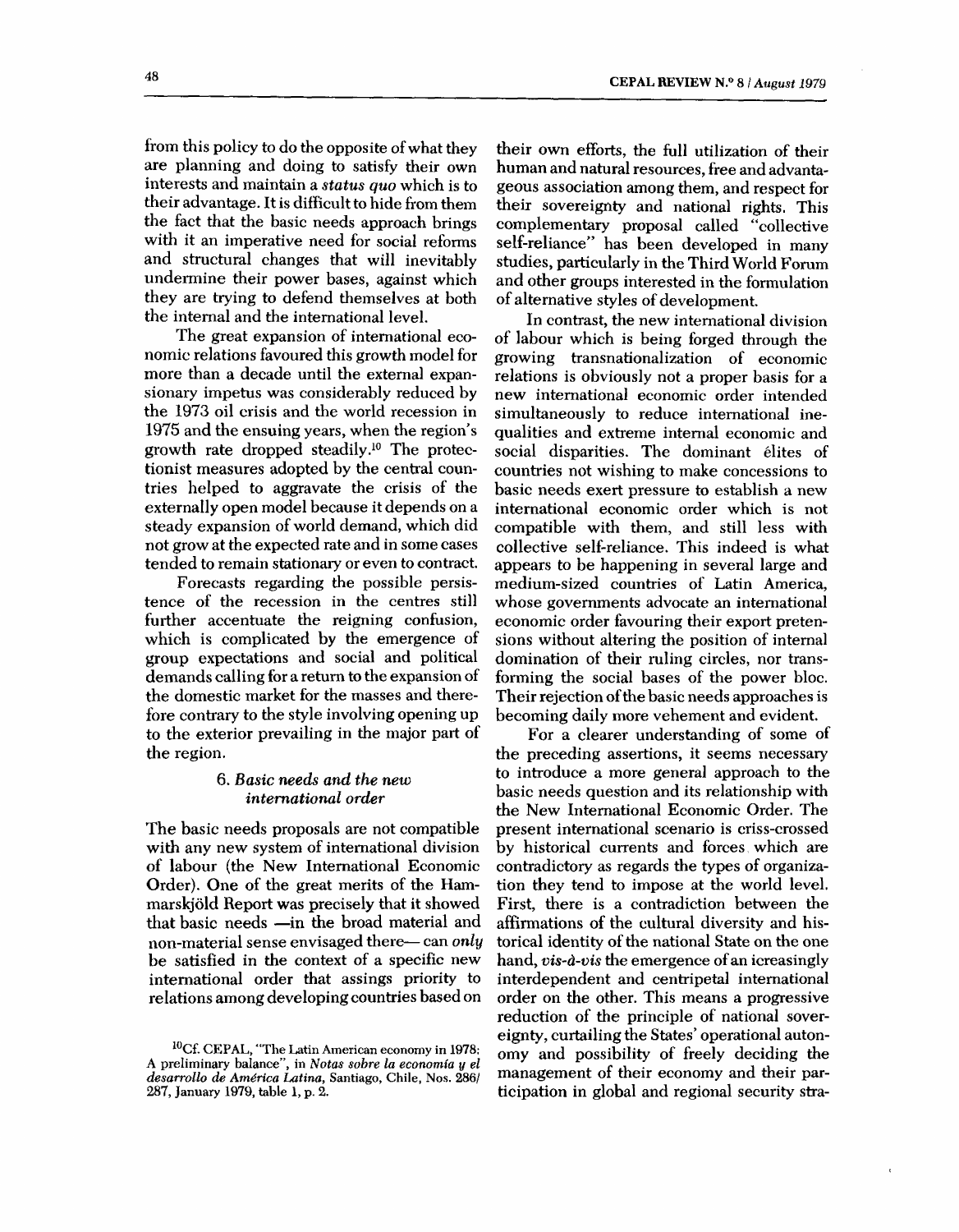tegies. Philippe de Seynes has highlighted this contrast and the "deep-seated tensions between the requirements of nationhood and the compelling vision of 'One World'".<sup>11</sup>

A second contradiction, which is more or less complementary to the former, is the divergent nature and orientation of the two processes of global interdependence, which in many ways are interlinked. The processes in question are the aforementioned internationalization of States on the one hand, and the transnationalization of the international division of labour on the other. Here there is something more than a mere academic distinction between political and economic relations at the international level. Rather, the affirmation points to the structurally contradictory nature and the manifest and latent antagonisms of two spheres of relationships which although analytically distinguishable are actually closely interrelated.

The national States are the principal actors in the process of internationalization, while transnational corporations play the same role in the process of transnationalization. These corporations dominate and control a major part of the flow of money and international financing, the creation of innovations and the transfer of technology, international transport and communications, and also the cultural industry aimed at the masses which has an influence of fundamental importance, from the formation of consumption habits to that of political ideologies. Through various organs and associations, financial clubs, councils and, above all, the Trilateral Commission, transnational corporations co-ordinate their activities and interests, devise and disseminate a common ideology (monetarist neo-classicism) and endeavour to forge a political will at the world level which often decisively influences the international order of States.

The image of world unity and the type of interdependence established differ in the two processes, although they are by no means dissociated. Central capitalist States and transnational corporations live together in a relative

symbiosis and maintain a peaceful co-existence which, however, is not free from tensions, nor are their actions and objectives completely convergent. In the case of transnational corporations the domination motive appears to be such that their aim is nothing less than to make the internationalization process serve the needs of transnationalization. Some already see the national State as a historically obsolete entity which for that very reason has become an obstacle to the progress of transnationalization.

# *7 .T he* "*impact" o f transnationalization on the internal order*

This whole complex web of international, strategic, political and economic relations is in many ways interlinked with the internal order of the countries of the region. Some Latin American authors talk of peripheral capitalism while others —accentuating the dependency relationship— call this form of insertion into international economy associate capitalism. Notable in both cases is the close relationship established in the various countries between the interests of important sectors of their dominant business and political élites and those of transnational corporations operating in those countries and on the world market.

The constraints deriving from this linking of the interests of the national dominant classes with those of the transnational corporations depend on a number of factors which it would be out of place to analyse here. It should be noted, however, that this linkage has become particularly close in Latin America in the recent phase of growth based on strategies involving opening up to the exterior, that is, in the expansionist dynamics of a modem export sector and in the internationalization of the domestic market, the two areas in which the interests of the most important foreign and national enterprises converge and are associated in joint ventures or other types of conglomerates.

The markedly technocratic systems of domination which have been expanding since the mid-1960s have become increasingly opposed to structural reforms, to social policies which assign priority to employment and income distribution, and to the provision of

<sup>1</sup> Philippe de Seynes, "The 'futures' debate in the United Nations", *CEPAL Review*, N.º 3, first half of 1977, p. 8.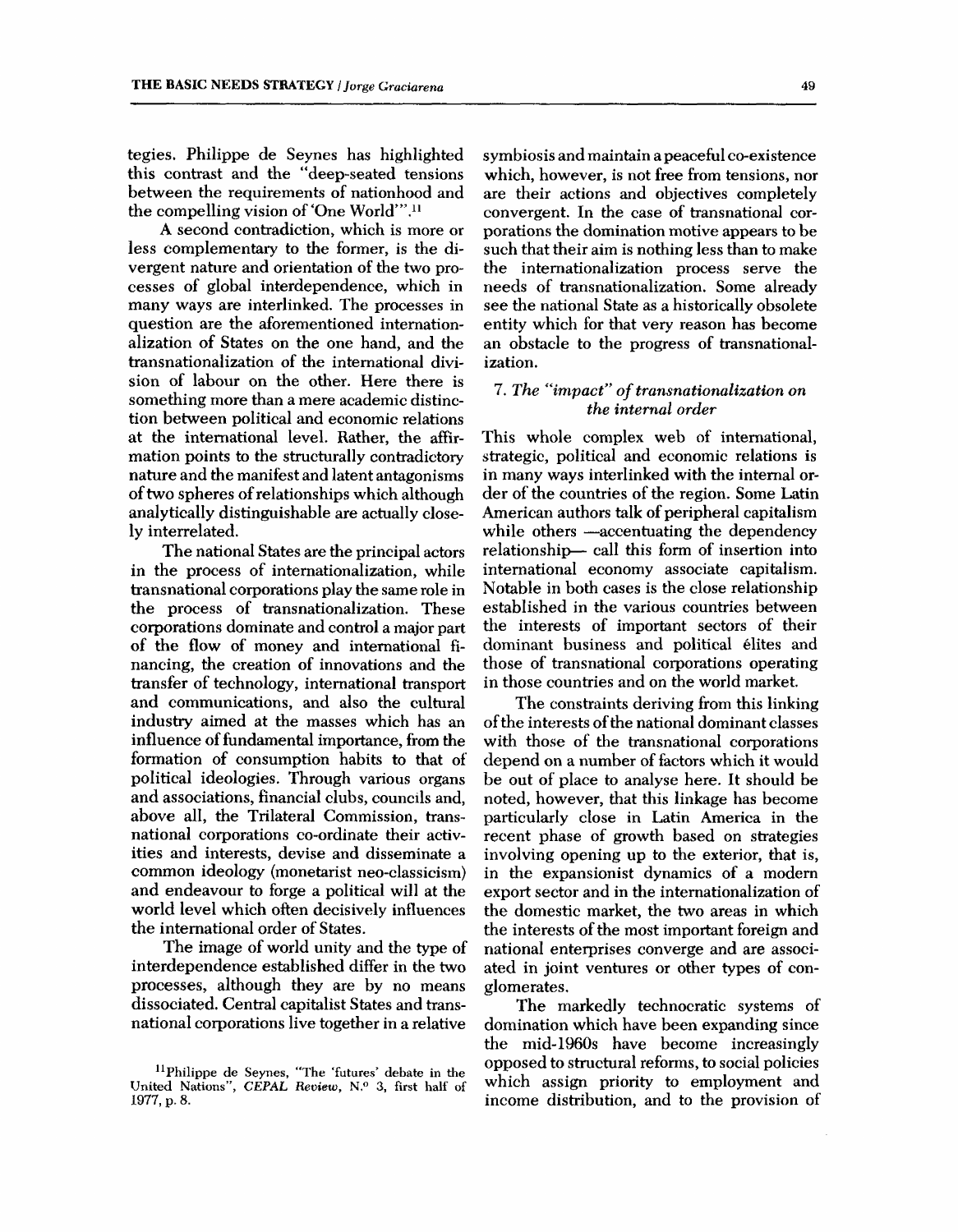better and more extensive public services to the poorest marginal strata.

In this new-style elitist technocracy, which is so contrary to the populist and redistributive experiences of the past, the directors and strategists of economic growth ignore the immediate social effects of this type of system, which invariably tends to concentrate income, thereby aggravating the structural problems of poverty and marginality of the masses, while creating islands of prosperity for the ruling sectors. To ensure the functioning and stability of these growth systems based on opening up to transnationalization was not an easy task because they encountered strong social and political opposition which was only overcome through coersion exerted by authoritarian and repressive political régimes.

Accordingly, peripheral transnationalization is a process in which two streams, one internal and the other external, converge in a development style which harmonizes and favours the various interests of the dominant élites, the favoured sectors of the national economy, and international capital, but which at the same time leads to profound social conflicts and structural contradictions.

These systems involving opening up to the exterior were based on economic and social principles which represent a rejection of CEPAL's tradition of structuralist thinking. Although its validity as an interpretation of the real situation in the region has not been discredited —indeed, it seems rather to be confirmed with the passage of time— the dominant classes which promote strategies linked with transnationalization base their action on new economic, neo-classical and monetarist currents of thought which are more in harmony with their authoritarian, technocratic and elitist styles of development. This "new economy" has become something in the nature of an ideology produced by the transnational corporations for export.

# 8. Reception of the basic needs proposal in *the Latin American setting*

In those countries whose development styles involve opening up to the exterior the reception of the basic needs proposals has been frankly negative. This attitude of rejection, however, is due not so much to the fact that the idea has been conceived and promoted in the North —which in a way is true— but to their clear recognition that its implementation would be incompatible and even contradictory<br>with their economic strategies and the their economic strategies and the continuity of the established political régimes.

Hence the recent tendency to "internationalize poverty" and present the privation and misery of the masses as the moral responsibility of all countries, but particularly the richest. In this respect it is argued that social justice at the internal level depends on whether it exists in the international sphere. i.e., on equity among nations. Until a satisfactory new international economic order involving considerable transfers of resources and economic opportunities (in particular lowcost financing and access to the rich countries' markets) is established, it is claimed, it will be impossible to solve the problems of hunger and poverty in the world. Furthermore, it is considered that because of the very magnitude of the problem a special programme of international aid would be needed to solve it.12

This is a deliberate, conscious political position by no means devoid of logic if account is taken of the internal relations of domination prevailing in Latin America, which it will be no easy task to change merely through moral persuasion. As noted earlier, many vested interests and forces of all kinds are concentrated in support of growth strategies which virtually exclude any real internal action aimed at satisfying basic needs, especially if such action requires considerable transfers of resources from the high-income groups, a more equitable transformation of income distribution, and control of the State and the power apparatus by society.

The present effort to promote the satisfac-

<sup>&</sup>lt;sup>12</sup>This position was upheld at the OAS Assembly held in Washington in June 1978, where some statements by Latin American Ministers of Foreign Affairs clearly coincided in this respect: hunger and poverty, rather than being a national responsibility, constitute a blemish on the world and regional communities, and their eradication is the primary responsibility of those who possess most, i.e., the richer countries.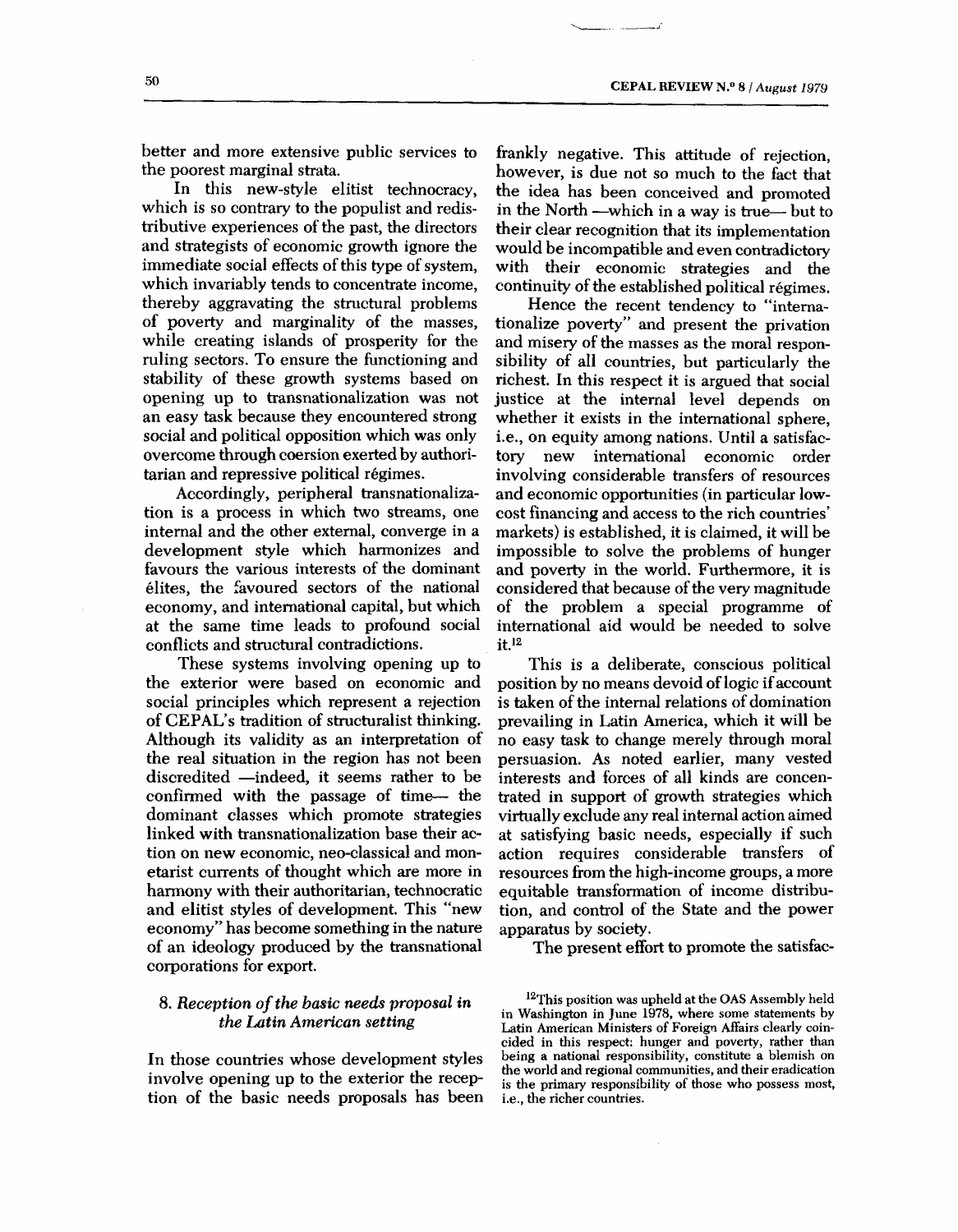tion of basic needs, sometimes presented as a requirement for international assitance and the establishment of a new international economic order, is felt in the North to be an imperative need in order to elimate the dangers of an over-populated world with the majority of its inhabitants living in poverty. The population threat has become an obsession.

The attitude of the countries of the South, in contrast, is one of opposition to the basic needs approach, and this opposition becomes particularly intense when the solution of the basic needs problem entails putting into practice democratic political styles which are now anathema to most countries of the region. These countries are convinced that the basic needs approach is essentially a political proposal which questions the continuity of the *status quo.* Nor are they mistaken, because to convert the basic needs approach into real action that will not only enable the people to emerge from their state of poverty but will help them to attain their fulfilment as human beings requires internal structural reforms and development styles seeking as a priority objective the constant expansion of the basic democratization process.

#### 9. A final outline of the problem

In summarizing the political aspects of the basic needs approach it seems necessary to highlight several points. First, the internal requirements of an integral basic needs strategy include a group of growth policies centred on domestic efforts and the expansion of the domestic market, on the redistribution of income, and on the restructuring of the mode of production (technology and employment) and the pattern of supply of the various products. None of this will constitute real social progress unless it is based on a democratic order and broader political participation by the whole nation.

Secondly, it also seems essential that growth strategies should aim at a process of modernization which would have as central objectives the harmonization and integration of the modem and traditional economic sectors in order to overcome the constraints of structural heterogeneity and productivity disparities, and

which would facilitate the increased absorption of the labour force into productive employment at rising rates of productivity. As long as the dynamics of growth are projected towards the exterior and the benefits of growth are concentrated in little islands of privilege and social minorities, there will be no possibilities whatever for the basic needs approach.

Thirdly, some proposals emphasize the need to focus attention on the rural sector because it is more backward and there are more poor and illiterate persons among its population. It is suggested that this priority, which finds its strongest justification in the countries of Africa and Asia, is less and less realistic for Latin America in view of the region's higher level and rate of urbanization and literacy. Latin American urbanization, however, far from providing a solution to the social problems of the agrarian sectors, merely represents the transfer of most of those problems to the cities, resulting in increasing slum areas and impoverishment for the largely unemployed and underemployed urban masses. Some urbanized countries may be afflicted by worse conditions of poverty than other more rural countries; there is not necessarily a relationship between poverty and rural society, nor between the level of development (as measured by the per capita GNP) and the satisfaction of basic needs.

Fourthly, reference has already been made to the problems arising with respect to basic needs on account of the contradictions between the international political order of States (internationalization) and the international economic order (transnationalization through the transnational corporations). The need for a *specific* international order which will consider basic needs as a central objective is thus clear. If maximum benefits for transnational corporations were one of the essential objectives of the international economic order, however, or if international political relations were such that domination by the great Powers (through military pacts, areas of security and influence, ideological monolithism) constituted the chief *raison d'être* of such relations the basic needs approach would be neither promoted nor facilitated at the international level except, in the best of cases, as a residual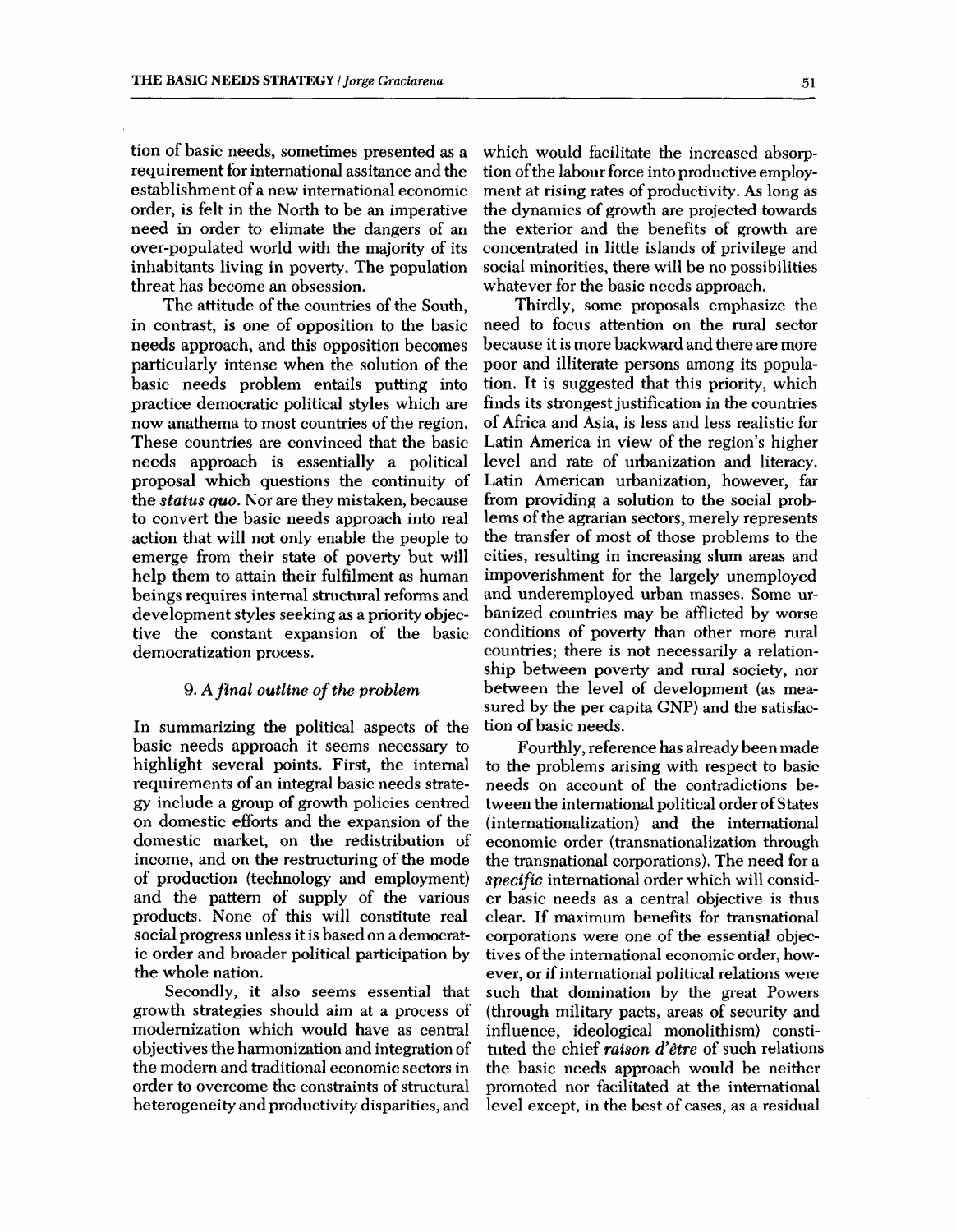factor. The proposal for a new international order which considers the satisfaction of basic needs as a central objective is that which is known as "collective self-reliance". The reconciliation of basic needs with the present international order, or with that which a good many Latin American countries would actually wish to promote, is perhaps feasible, but would inevitably be difficult so long as it depends on their present ruling circles and unequal styles of development. A historical change towards an open, democratic society and a more equitable international order would have to come first in order to create favourable conditions for the political promotion of the basic needs approach.

Finally, a last word about the internal political viability of a basic needs strategy. For such a strategy to be possible, it would be necessary first to discard the paternalistic systems, i.e., those operating from the top downwards, where everything is decided by the government. In addition, the merely assistance-oriented transfer of resources to the poor and needy would have to be avoided as soon as possible. It should, on the other hand, be an imperative and urgent need to integrate these sectors in economic production, train them to produce more and in a more efficient manner, and educate them with a view to the full development of their personality as a requisite for the achievement of real large-scale participation by the people, which is essential if sustained and irreversible progress is to be made on all fronts: nutrition, employment, income, education, community participation and democratization. Furthermore, for a basic needs strategy to be successful, a broad politi cal coalition controlling the state and government is required in order to orient and strengthen the strategy's implementation and, at the same time, overcome the inevitable and powerful opposition it will have to face before it is consolidated. The most serious problem is that of ensuring the control of the State apparatus by a fully participating and organized part of civil society.

In the dilemma between keeping only two systems of poverty eradication or advancing towards more comprehensive basic needs strategies, what are the possibilities for Latin

America in the light of its particular features as a different region of the Third World, i.e., one with an intermediate level of development, where several large, semi-industrialized countries are heavily dependent on an increasingly absorbing process of transnationalization? What specific differences may emerge from their various political régimes and systems of domination as regards their receptivity to the basic needs proposals? What will be the effects of the international economic trends with respect to a prolongation of the present recession, with its sequel of defensive measures adopted by the North (devaluation of the dollar, protectionism, stagnation of North-South negotiations in the various forums) and the consequent reactions of the Third World? Will this help to consolidate the Third World's unity of action and economic and political interrelationships? And what repercussions may be expected from a further hardening of the relations between the United States and the Soviet Union, with a return to something like the cold war of the 1950s?

If these were the currents converging towards a possible scenario, what framework would be the objetive factors tending to facilitate or act as constraints on the action taken fit into and what would be the most feasible basic needs options? What strategies would have the best historical chances of being realized in Latin America? In other words, what are the "limits of the possible" and what are the "possibilities of the desirable"? Under the present changing circumstances, what new correlations of internal social forces will emerge and what are their attitudes to the basic needs approach likely to be? Who will support them, and what chances of success will they have?

Answering these questions is much more a practical problem than an intellectual effort of reflection, although it may be difficult to avoid having to make some forecasts and predictions. It is our impression that Latin America's present options are fairly narrow; but there should be more hope in the near future, when more propitious trends and possibilities for making real and continuing efforts to overcome the most ominous forms of human poverty are likely to emerge.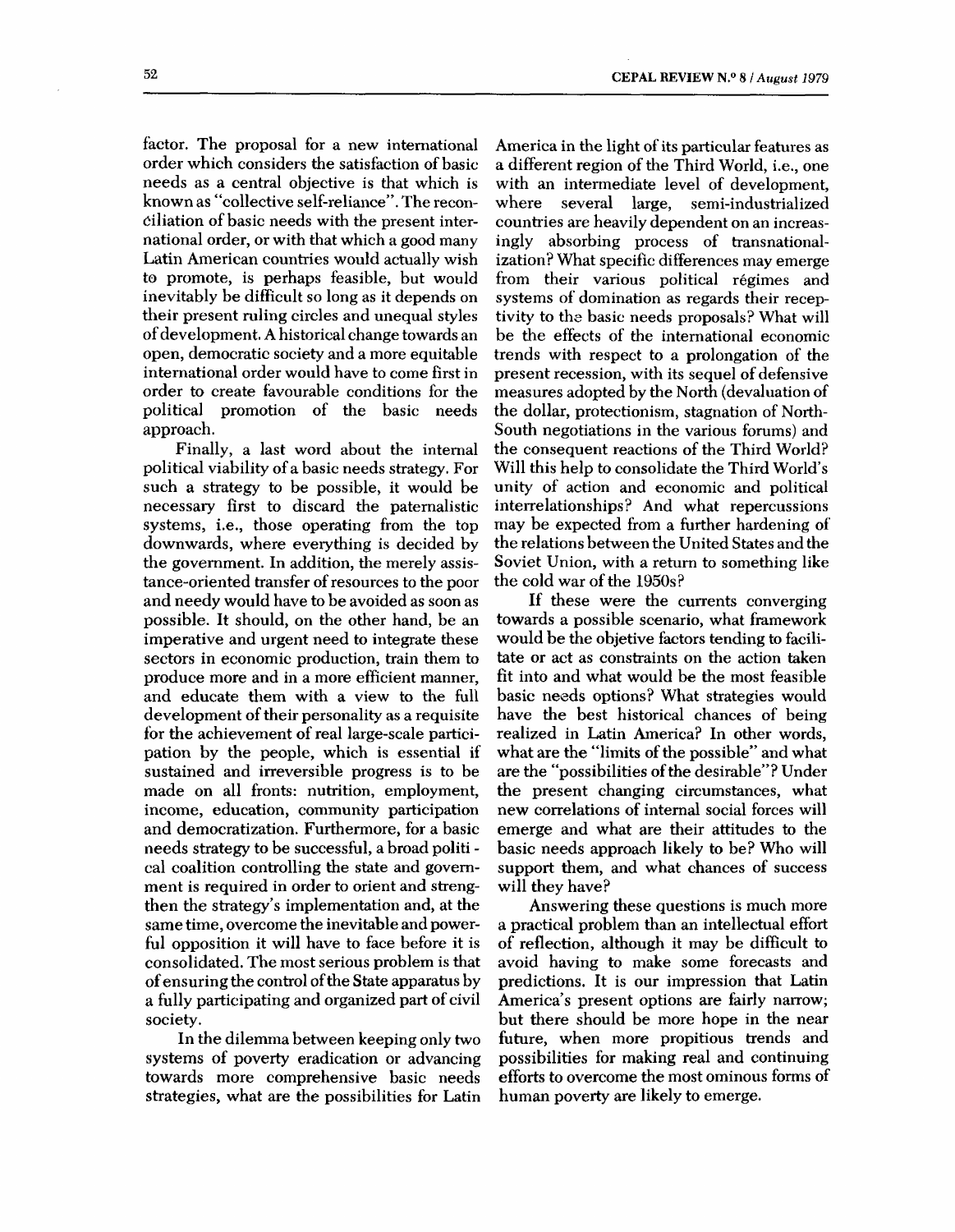Therefore, considering that whatever is discussed and prepared now will necessarily take some time to mature and be implemented, we consider that the initiative of attempting to achieve a genuine basic needs strategy is not unrealistic. Although the historical moment has not yet arrived, we are convinced that its

advent is possible. Therefore, it does not seem idle to embark now on something which may quite soon become a real possibility, because its materialization may well depend to a large extent on what is done beforehand in the matter.